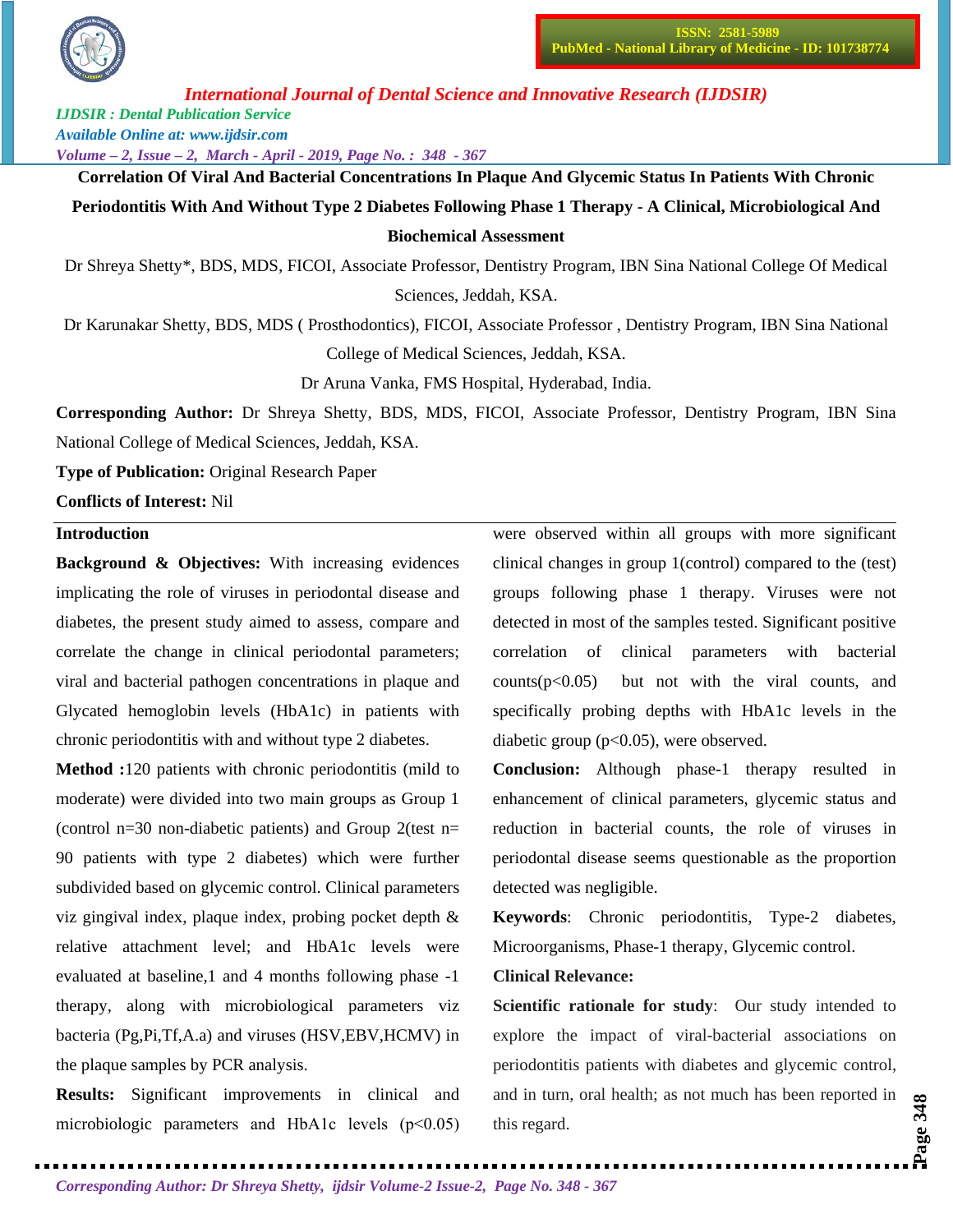**Principal findings:** Although phase 1 therapy led to improved periodontal and glycemic status, with reduced microbial counts, viruses could be detected in very few samples, thus being inconclusive with regard to their role.

**Practical implications**: Although the study could not specifically implicate viruses in periodontitis patients with diabetes, phase 1 therapy results in improvement in periodontal health as well as glycemic control.

## **Introduction**

Periodontal disease is a microbial infection involving a variety of microbes that trigger inflammation, loss of connective tissue attachment and alveolar bone around the teeth. The primary etiologic factor of periodontitis is bacterial plaque involving largely gram negative species that express pathogenic factors eliciting host defense responses resulting in inflammation and tissue destruction. In fact the propensity of periodontitis to proceed with periods of exacerbation and remission could suggest that the presence of other organisms contribute to the disease**<sup>1</sup>** viz nonbacterial microorganisms such as viruses, mycoplasma, yeasts and protozoa**<sup>2</sup>** . The development of human periodontitis may depend upon cooperative interactions among herpes viruses, specific pathogenic bacteria and tissue destructive inflammatory mediators. Recent studies have shown that human viruses, especially Human cytomegalovirus (HCMV), Epstein-Barr virus (EBV) and Herpes simplex virus (HSV-1) may play a role in the pathogenesis of periodontal disease**3-5** . The subgingival presence of both EBV and HCMV was reported to be associated with the major periodontopathic bacteria and the severity of periodontal disease.**6,7**

At present, a bidirectional pathway has been suggested between DM and periodontitis, since patients with DM are more predisposed to periodontal diseases, the established periodontitis may simultaneously impair adequate glycemic control**<sup>8</sup>** . Moreover, poorly controlled diabetic

subjects, presenting elevated levels of glycosylated hemoglobin (HbA1c), show higher attachment and alveolar bone loss and local inflammatory cytokines than well controlled patients<sup>8,9</sup>. Exacerbated local inflammation in diabetic subjects with inadequate glycemic control could modify the subgingival environment, and consequently, the subgingival microbial profile.

Evidence has shown variations in the micro flora in nondiabetic and diabetic individuals; and also within the diabetic individuals as well, based on their glycemic control**10-12**. However, the effect of periodontal intervention on these elements is yet to be ascertained. A recent study**<sup>13</sup>** also reported the presence of viruses in diabetes with periodontal disease.

However, till date, no study has evaluated the relationship between the glycemic status and the occurrence of a viral infection in periodontal pockets of type 2 diabetic subjects with chronic periodontitis. Since previous studies were almost exclusively centered on a bacterial contribution to periodontal disease, the possible involvement of viruses in the etiology of periodontitis in diabetic subjects may be relevant.

The present study was therefore attempted to assess, compare and correlate the presence of viral and bacterial pathogen concentrations and glycemic status in type 2 diabetic and non-diabetic patients with chronic periodontitis following phase 1 therapy.

### **Materials and Methods**

#### **Method of collection of data**

After obtaining required permissions and clearance from the Ethical Committee of the institute; 120 patients of both sexes aged between 23 to 45 years, with chronic periodontitis(mild to moderate); visiting the Department of Periodontics at a Dental Institute and various diabetic centers in the city; were divided into 2 main groups based on their glycemic status following initial screening.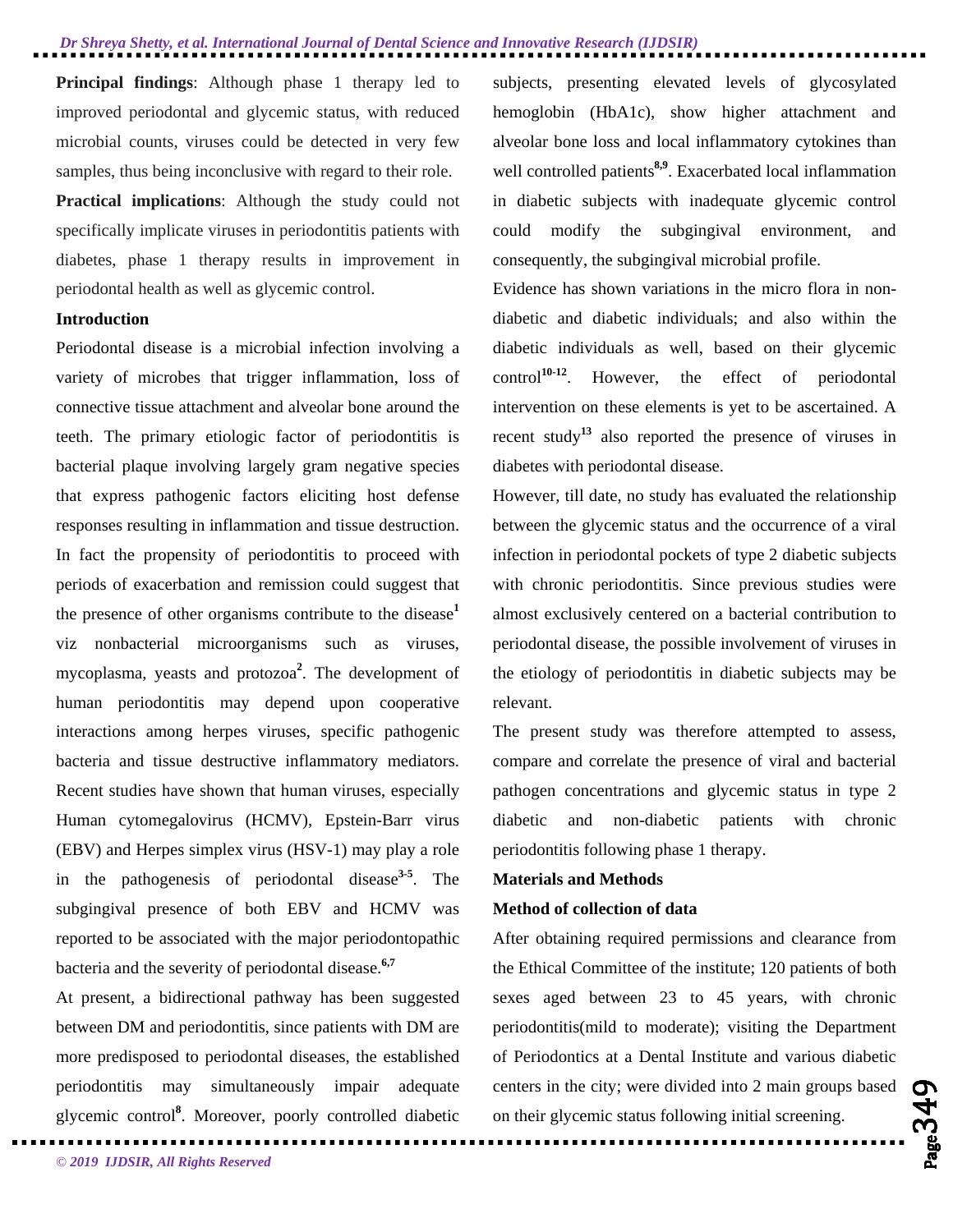Glycated hemoglobin levels were assessed using standardized assay - High Pressure Liquid Chromatography (HPLC) to ascertain the glycemic status. Group-1-Control (n=30) consisted of 30 non-diabetic patients with chronic periodontitis.

Group-2-Test: (n=90) consisted of 90 diabetic patients who were further divided into 3 subgroups **<sup>14</sup>**

2(A)- 30 Patients with diabetic patients with chronic periodontitis. (Good control (HbA1c<5%))

2(B)- 30 Patients with diabetic patients with chronic periodontitis. (Moderate control (HbA1c<7%))

2(C)- 30 Patients with diabetic patients with chronic periodontitis. (Poor control (HbA1c>8%))

## **Inclusion Criteria**

- Patients with chronic periodontitis (mild to moderate with up to 4mm RAL) and with the presence of true periodontal pocket (up to 6mm) in  $\geq$ 30% of sites in the mouth.
- Diabetic patients having chronic periodontitis with varied levels of glycemic control (group 2)

## **Exclusion Criteria**

- Patients with any systemic diseases (group 1)
- Presence of any systemic or debilitating diseases apart from diabetes in group 2.

• Pregnant or Lactating women.

• A recent history or presence of any acute or chronic infections.

• Patients with history of any drug intake including antibiotics, analgesics or any other drugs (apart from anti diabetic drugs for group 2 patients) three months prior to study.

• Patients who have undergone periodontal therapy in the last six months.

- Patients who are smokers/paan/tobacco/betelnut users.
- Patients who are physically or mentally challenged.

The following parameters were assessed in all the patients at baseline (0), 1 months and 4 months

### **1) Clinical Parameters**

- **Gingival index (GI) Loe H and Silness J (1963)15**
- **Plaque index- (PI) SILLNESS P and LOE H.**   $(1964)^{16}$
- **Probing pocket depth (PPD):** was recorded by noting the distance from gingival margin to base of the pocket (only true periodontal pockets were considered) using Williams periodontal probe.
- **Clinical (relative) attachment level** was calculated as the distance between the fixed reference point (base of the customize acrylic stent) and the base of the pocket.

All the 120 patients were subjected to phase 1 therapy which consisted of ultrasonic scaling followed by thorough root planing with the help of Gracey curettes after assessing the clinical parameters at baseline. Patients were advised Oral hygiene instructions without use of any chemical agents.

Patients were then recalled at the above time intervals during which time, plaque samples were collected and clinical parameters were recorded.

#### **2) Microbiological Parameters**

Subgingival plaque samples were collected from the deepest part of the pocket by using a sterile curette in 2 different eppendorf tubes containing tris-EDTA buffer.

The plaque samples were then subjected to multiplex Polymerase Chain Reaction(RT - PCR) using Hemoklen Taq enzyme for detecting viruses (HSV, CMV, EBV) and for detecting bacteria (P. gingivalis, T. forsythia, P. intermedia, A.actinomycetemcomitans)

## **3) Biochemical Analysis**

Glycated hemoglobin levels by using standardized assay - High Pressure Liquid Chromatography (HPLC) were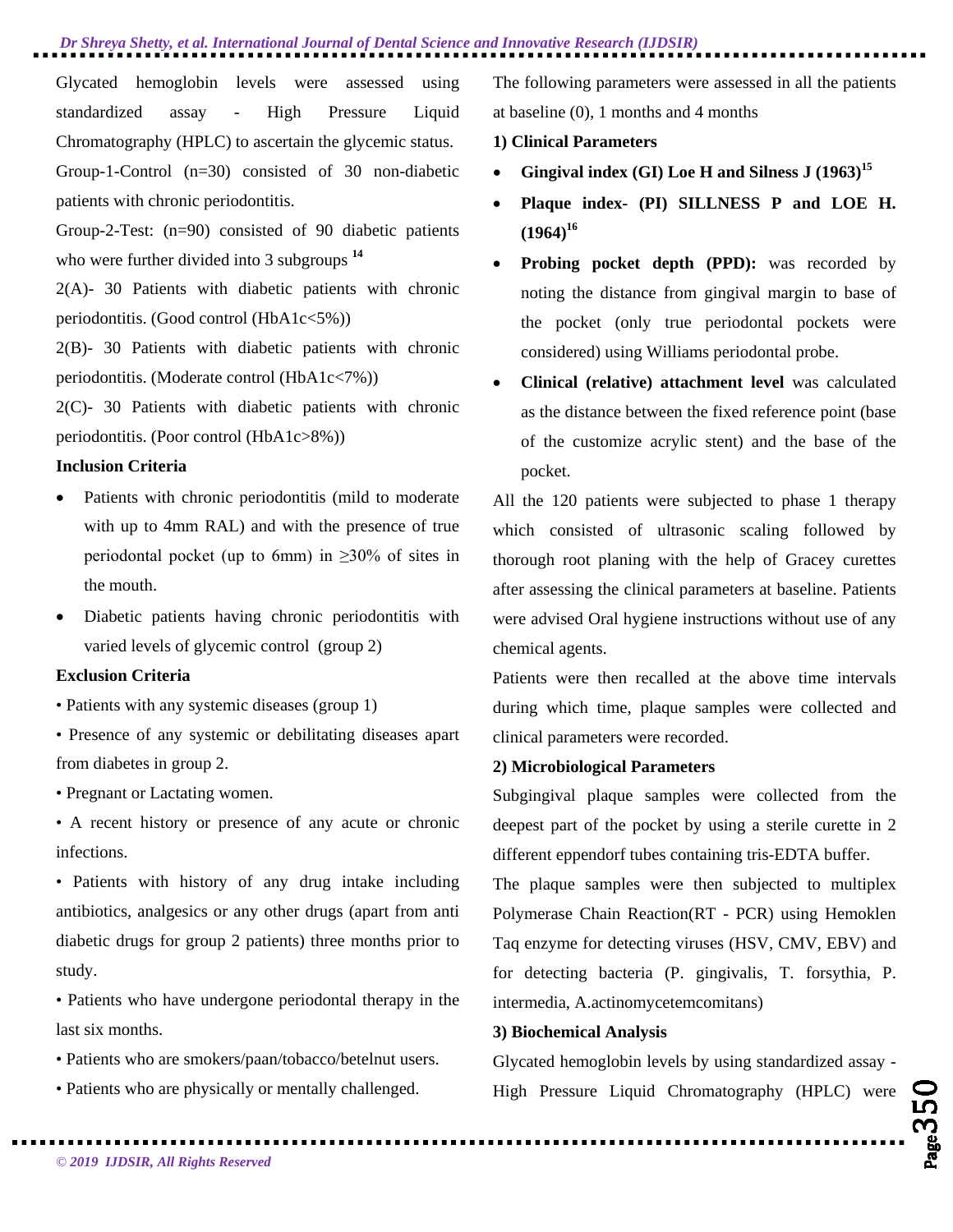recorded along with the clinical and microbiological parameters.

## **Statistical Analysis**

All the clinical, microbiological and biochemical parameters recorded were statistically analyzed using SPSS software version 13. Descriptive analysis that included mean, standard deviation & percentages were found for each parameter in the four groups and used for analysis.

Within each group, paired't' test was performed to compare post treatment changes at various time intervals from baseline. For assessment between groups post hock test was performed.

In order to determine the correlation between clinical, microbiological and biochemical parameters Pearson's correlation test was performed.

A 'P' value of 0.05 or less was considered statistically significant.

#### **Assessment of Clinical Parameters**

Intra group assessment showed that all 4 clinical parameters viz, GI, PI, PPD and RAL showed significant improvement in values ( $P<$  0.05) at the various time intervals within the test and control groups.[ TABLE 1]

Intergroup comparisons revealed significant reduction in the clinical parameters viz GI, PI, PPD AND RAL in group 1 ( control) compared to the test groups ( 2A, 2B & 2 C) at 1 month(P< 0.05) and additionally with regard to PPD & RAL, also at 4 months. $(P<0.05)$ .

Among the test groups, there was more significant reduction in group 2A compared to group 2B & 2C with GI& PI & RAL and also in group 2B over group 2C with PPD, at the end of 1 month only.

With regard to correlation assessment, (TABLE 4,5,6&7); significant correlation was found between GI scores and A.a counts at the end of the 1 month only, in group 1( control) (P˂0.05); and also between the mean PI scores at baseline and Hba1c levels, (P>0.05)and between plaque index scores and Pi counts at the end of the 4th month, (p˂0.05) in test group 2B. However, a negative correlation was found between GI scores and Pg counts in test group 2B at 4 months.

In addition, significant correlation was also observed in group 2A( test) between the mean PPD scores and Tf counts at baseline (P˂0.05); and in **Group-2C** (**Test**) between PPD scores and Hba1c levels at the end of the 1month and 4 months (p˂0.05). However, a negative correlation was observed in **Group-2B** (**Test**) between PPD scores and Pi and Tf counts at the end of the 1month  $(p<0.05)$ 

Furthermore, significant correlation in group 1( control) was found between RAL scores and Tf counts at the end of the 4months ( $p<0.05$ ) and in group 2C( test) between RAL scores and Tf counts at baseline and RAL scores and Aa counts at the end of the 4months .(p˂0.05)

## **Glycated Hemoglobin Levels (Hba1c): (Table 1)**

Intra group assessment showed that the mean differences in glycated hemoglobin levels were found to be statistically significant (P˂0.05) at baseline to 1 month, baseline to 4 months & from 1 month to 4 months within all 3 test groups( 2A, 2B & 2C).

Intergroup comparisons of Hba1c levels at 1 month and 4 months revealed significant reduction in 2A over 2B and 2C and 2B over 2C (P˂0.05).

## **Assessment of Microbiological Parameters**

#### **Bacterial counts: (TABLE 2)**

Intragroup comparisons of bacterial counts show significant reductions in the counts of P. Gingivalis, P. intermedia, T. Forsythia and A. comitans within all the groups ie. Group 1 ( control) and group 2A, 2B & 2C( test) at the various time intervals. $(p<0.05)$  However, with regard to T. Forsythia counts, although there was significant reduction in the test groups  $2A$ ,  $2B \& 2C$ , no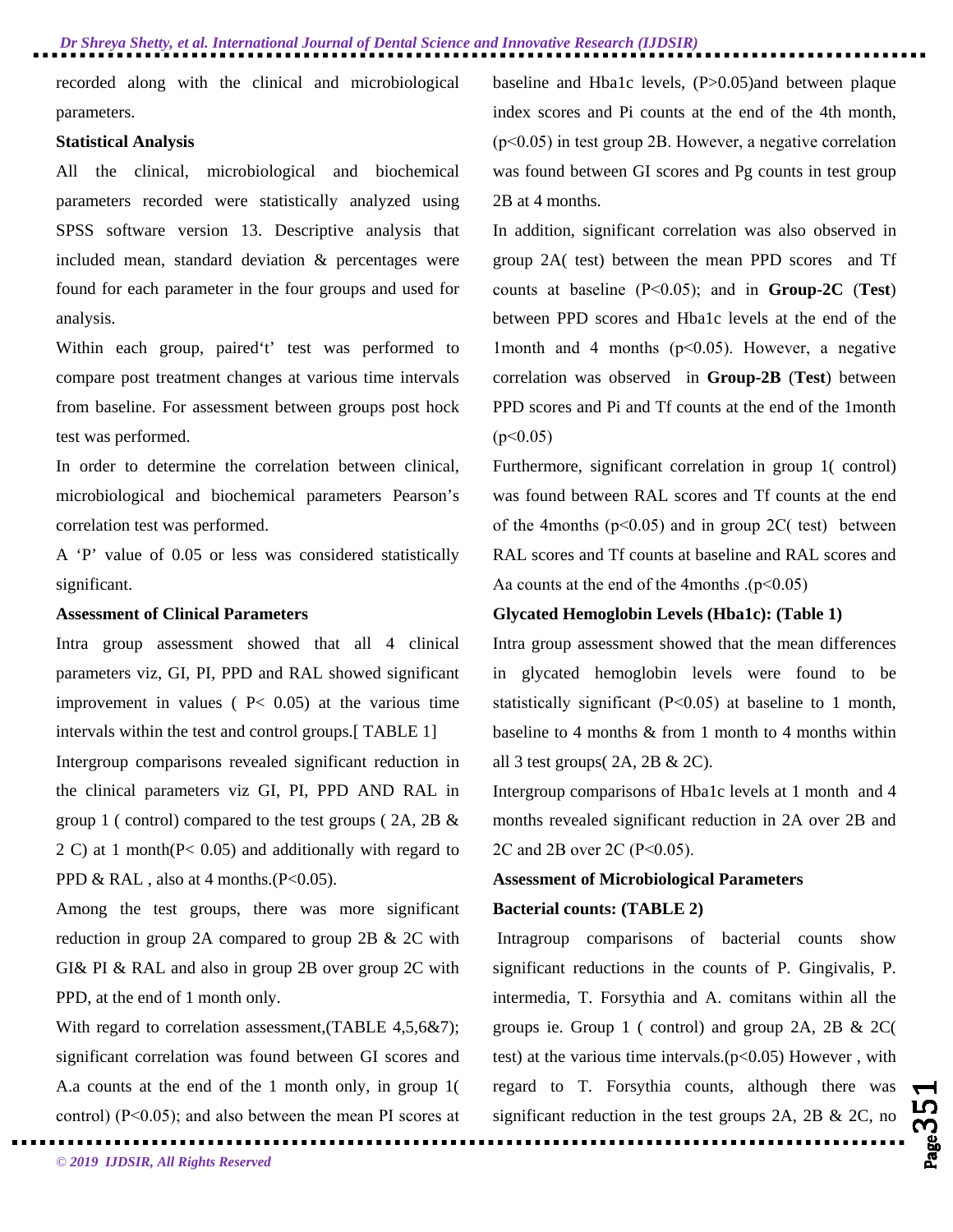significant changes were observed within group 1  $(control)(p>0.05)$ .

Intergroup comparisons revealed no significant differences between the groups with regard to the bacterial counts of P. gingivalis, P. intermedia, T. forsythia and A. comitans at the various time intervals with the exception of P. gingivalis counts in test group 2A & 2B which showed significant improvement over test group  $2C.(P<0.05)$ 

#### **Viral counts: (TABLE 3)**

**With regard to viral counts, Herpes simplex virus(HSV)** was detected in group 2A & 2B test groups at baseline only and **Epstein-barr virus(EBV)** in group 2B (test) at baseline only. **Human Cytomegalo virus(HCMV)** could not be detected in any of the time intervals in any of the groups.

Due to inherent discrepancies in these numbers, tests of statistical analysis could not be applied.

#### **Discussion**

Periodontitis usually results from the complex interactions of the microbial communities with the host elements in the gingival sulcus that leads to inflammation, loss of connective tissue attachment and alveolar bone around the teeth.**<sup>17</sup>**Recent evidences suggest that several forms of aggressive periodontitis and periodontal destruction may be associated with the coexistence of periodontal herpes viruses, especially HCMV, EBV and periodontopathic bacteria.**5,18,19,20** 

Diabetes mellitus (DM) is well recognized as a risk factor for periodontal disease, whilst periodontitis is thought to influence the systemic inflammatory condition, lipid and glucose metabolism and insulin resistance.**<sup>21</sup>** Diabetes mellitus, especially when uncontrolled, appears to be an important risk factor for periodontal destruction, since an alteration in host-response and microbiological aspects occurs in diabetic subjects.**<sup>22</sup>**

Studies have shown that the microbiota associated with diabetes does not appear different from the microbiota of non-diabetic patients.**23-27** Although the microbiology of periodontal disease in DM is fairly well understood, recent reports have pointed to a strong viral influence. It is not still clear whether the presence of viruses in the periodontal microflora of diabetic patients could possibly influence the severity and progression of disease as well as the glycemic status. It was therefore attempted to firstly identify whether the viruses HSV-1,HCMV,EBV-1 were associated with periodontal bacteria in the subgingival plaque samples of diabetic patients with chronic periodontitis and if present, whether phase-1 therapy alone was sufficient to significantly alter their proportions and influence glycemic control.

The sample size of 120 patients evaluated in this study was arrived at, following consultation with the statistician which was in accordance with the vast majority of clinical periodontal treatment studies in humans **28,29**.In order to understand this phenomenon with better sensitivity and specificity, it was decided to carry out the study by dividing the 120 patients into 4 groups based on the level of glycemic control.

Glycated (Glycosylated) Hemoglobin is a form of hemoglobin used primarily to identify the average plasma glucose concentration over a prolonged period of time. Literature suggests that periodontal treatment in T2DM patients with chronic periodontitis(CPD) may lead to improved diabetic control as measured by serum glycosylated hemoglobin (HbA1C) levels.**30-32** Glycated hemoglobin is formed when glucose molecules react with hemoglobin, during the normal 120-day life span of the red blood cell (RBC). Once a hemoglobin molecule is glycated, it remains in this form. Therefore, glycated hemoglobin levels were evaluated in keeping with the life cycle of an average erythrocyte ie 120 days (4 months)**<sup>33</sup>**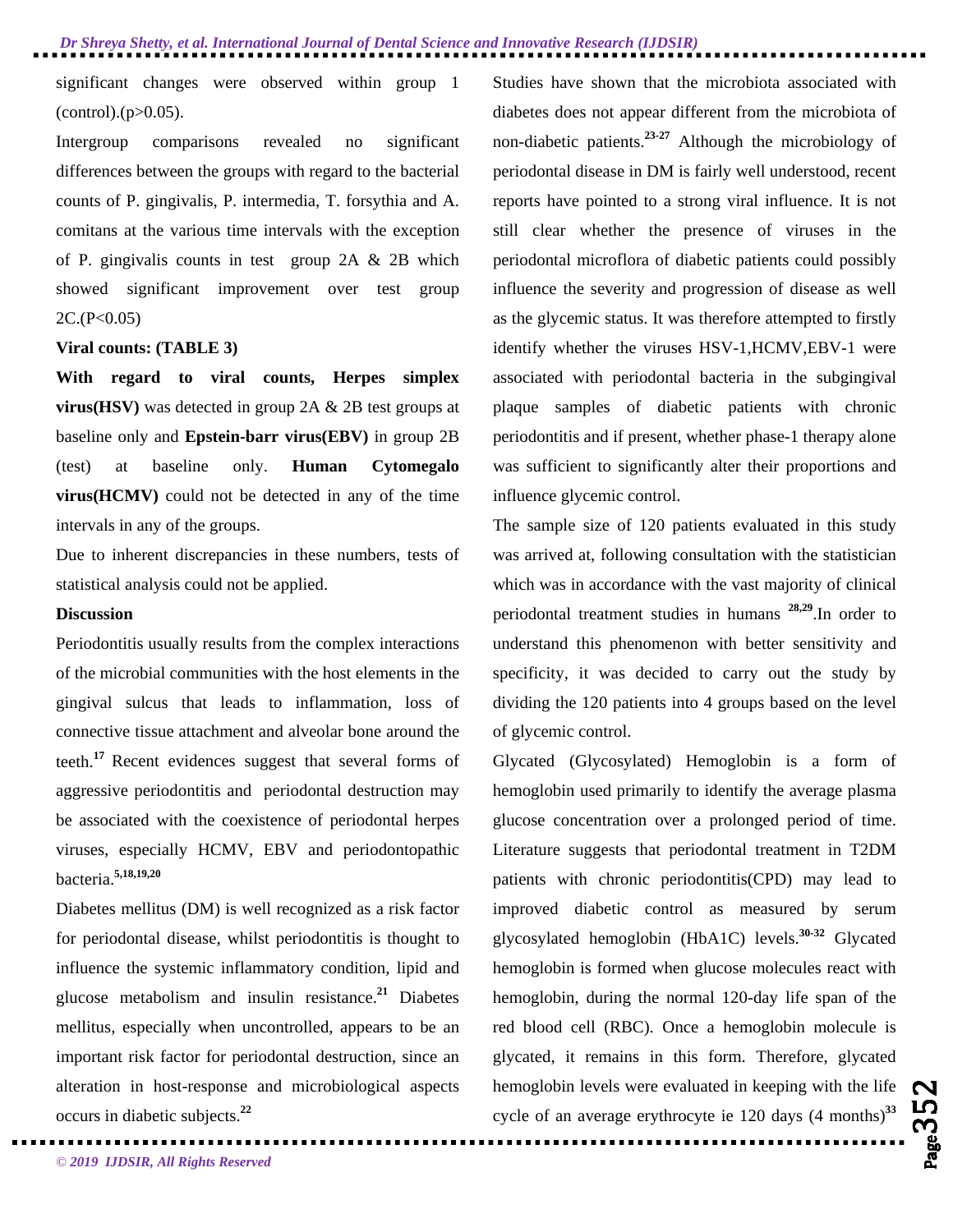and accordingly the other parameters were also assessed in the same time frame.

The clinical parameters(GI,PI,PPD,RAL) were assessed to evaluate the disease severity and progression at regular intervals and also to correlate the changes on the bacterialviral concentrations in patients with chronic periodontitis with and without diabetes following phase 1 therapy. The gold standard for recording changes in periodontal status is the longitudinal measurements with clinical attachment level (CAL) from CEJ to the base of the pocket .Due to the relative inconsistencies in determining CEJ accurately at the selected sites, it was decided to use a customized acrylic stent and use the base of the stent as the fixed reference point and evaluate relative attachment level (RAL).

In addition, microbiological analysis with the help of multiplex PCR technique was done to detect the bacteria ; A. actinomycetemcomitans, P. gingivalis, P. intermedia, and T. forsythia; and viruses HSV, EBV, and HCMV. PCR is a rapid, accurate and sensitive technique for the detection of bacterial and viral DNA sequences. The sensitivity of PCR allows detection of periodontal pathogens below the normal level of detection by culture methods, immunofluorescence, enzyme based tests and DNA probes.**<sup>18</sup>**

Within the limitations of the study, following the statistical analysis of the results obtained, intragroup comparison showed a significant improvement in the clinical parameters assessed viz, GI, PI, PPD and attacment levels at the various time intervals within both the test (diabetic) group and the control group(non diabetic). This is in accordance with evidence from studies with similar findings. **34- <sup>36</sup>**

Interestingly, inter group comparisons showed significant improvements in the clinical parameters in the nondiabetic group as compared to the diabetic groups at the various time intervals. Additionally, significant reduction was also found in moderately controlled group compared to the poorly controlled group. This is in accordance with evidence with similar findings thereby suggesting that the level of glycemic control does have an impact on clinical outcomes in patients with chronic periodontitis.**34,37,38** 

All the clinical parameters showed positive correlation with the microbial counts at the various time intervals in the non-diabetic and diabetic groups with various levels of control, with the exception of gingival index and probing depths in the moderately controlled diabetic groups which saw a negative correlation thereby indicating that reduced gingival inflammation and pocket depths did not significantly affect microbial counts.

On the contrary, probing depths positively correlated with glycated hemoglobin levels in the poorly controlled diabetic group in turn suggesting that improved glycemic status contribute to reduced pocket depths following phase 1 therapy.

The relationship between plaque accumulation and HbA1c levels remains controversial.**39-41** Some reports have observed an improved compliance with oral hygiene amongst diabetic subjects with better glycemic control, whilst others have not found this association.**42-44**

With regard to diabetic control, significant improvement in glycated hemoglobin levels was observed within moderately and poorly controlled diabetic groups following phase 1 therapy indicating that the well controlled group remained so throughout the duration of the study which was in accordance with similar evidence.**<sup>45</sup>**

group which is in line with evidence that concluded that  $\mathbb{C}$ When compared with each other, significant improvement was observed in the well-controlled and moderately controlled diabetic group as against the poorly controlled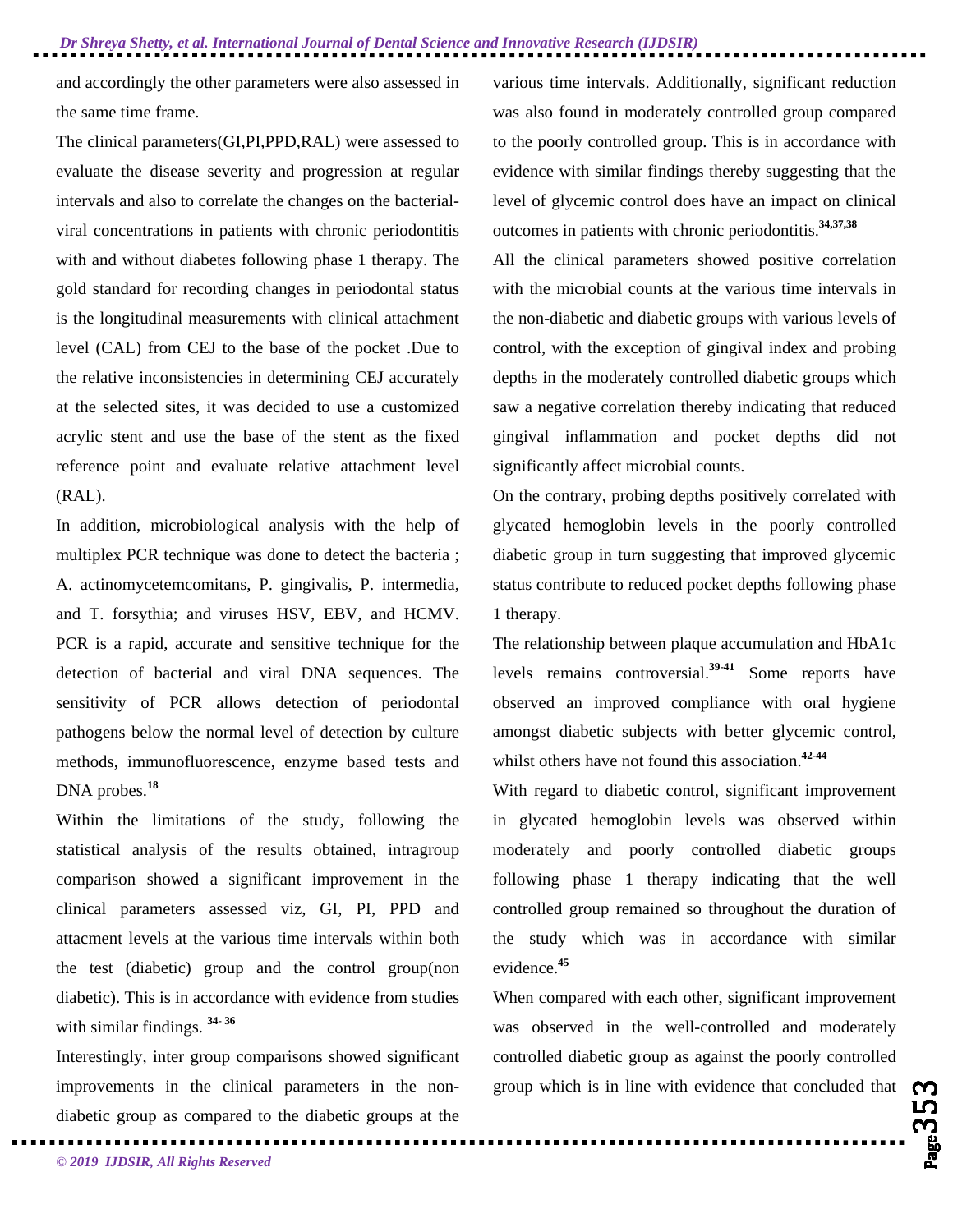phase-1 therapy improves the glycemic status of diabetic patients with chronic periodontitis.**37,38**

With regard to the microbiologic parameters, intra group comparisons revealed a significant reduction in the counts of Pg, Tf, Pi,& Aa counts within both the test (diabetic) and control (non-diabetic) group except with Tf counts within the control( non-diabetic) group at the various time intervals. This is in accordance with the findings of Contreras at al 1999**<sup>4</sup>** and Makiura et al 2008**<sup>13</sup>** who concluded that phase-1 therapy results in reduction of bacterial counts in patients with chronic periodontitis and diabetes.

Inter group comparisons revealed significant reduction in Pg& Tf counts in the non-diabetic group compared to the diabetic group at various time intervals. However, no such differences were observed in the Pi and Aa counts which suggests that glycemic control in diabetic patients may influence the periodontal microflora to a variable extent.

Evidence with regard to viruses in periodontal disease are diverse. In the present study, HCMV was not detected in any of the 4 groups. This is contradictory to the findings **45,46** where viruses were found in the plaque samples collected from the chronic periodontitis patients but they were detected in very less number of patients. More positive results may be observed in aggressive periodontitis patients than in chronic periodontitis patients.

HSV and EBV were detected only at baseline in 3 samples of the diabetic group and not in any of the groups, therefore based on the observation of our study, their role in periodontal disease with or without diabetes is questionable which is in accordance with Rotola et al **<sup>47</sup>** who found low prevalence of HSV and EBV in gingival biopsy samples but not in plaque samples.

### **Limitations**

1. The inability of PCR to detect viruses, could be its inherent drawback in being able to detect only in a small population of plaque. Thus the plaque sample used may not be a true representative of the microbial population tested.

2. The study could involve a larger cross section of the population.

Within the limitations of the present study it can be safely concluded that phase 1 therapy showed better improvement in chronic periodontitis patients without diabetes than in diabetic patients and may contribute to reduction or elimination of microorganisms counts and improving glycaemic status . Since the viral content found in the samples in the study were inconsistent, the effect of phase 1 therapy on them could not be substantiated. Nevertheless, further long term cross sectional studies on larger populations could probably provide better insights into the credibility of the study.

#### **References**

1. Dawson DR, Wang C, Danaher RJ, et al., Real time polymerase chain reaction to determine the prevalence and copy number of Epstein-Barr virus and cytomegalovirus in subgingival plaque at individual healthy and periodontal disease sites. J Periodontol 2009; 80: 1133- 1140.

2. Newmann MG, Takei HH, Klokkevold PR, Marc Q,Carranza FA Jr., Carranza's Clinical Periodontology, 10th edition. St Louis, Missouri: Saunders, Elsevier Inc; 2006. P-137

3. Contrras A, Slots JJ. Herpesviruses in human periodontal disease. J Periodontal Res 2000 ; 35 : 3-16. 4. Contreras A, Umeda M, Chen C, Bakker I, Morrison JL, Slots J. Relationship between Herpesviruses and Adult periodontitis and periodontopathic bacteria. J Periodontol 1999; 70: 478-484.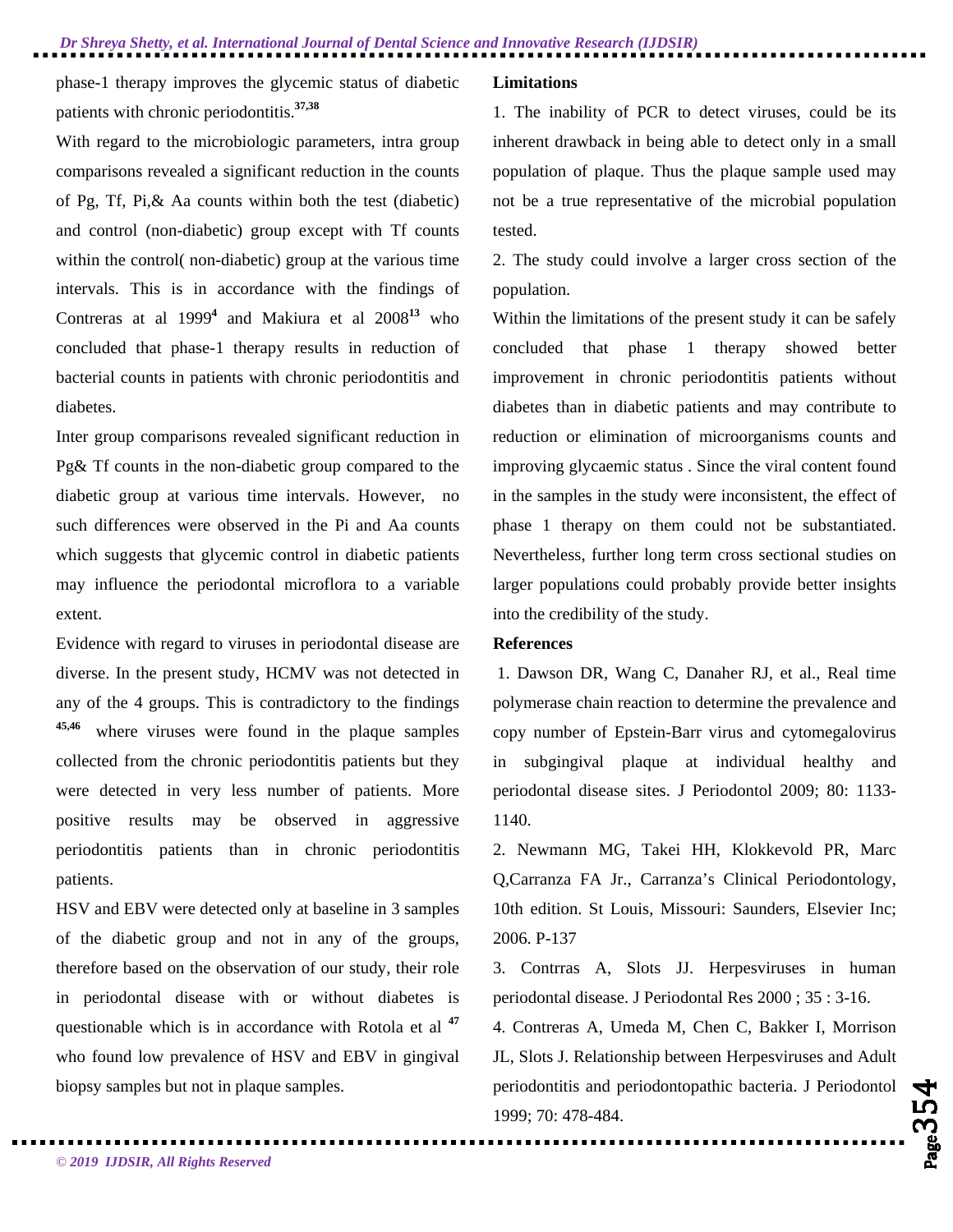5. Slots J. Herpesviruses in periodontal diseases. Periodontology 2000; 2005; 38: 33-62.

6. Saygun I, Kubar A, Sachin S, Sener K, Slots J. Quantitative analysis of association between herpes viruses and bacterial pathogens in periodontitis. J Periodontol Res 2008 ; 43 : 352-359.

7. Sunde PT, Olsen I, Enersen M, Grinde B. Human cytomegaloviruses and Epstein Barr virus in apical and marginal periodontitis: a role of pathology J Med Virol 2008 ; 80 : 1007-1011.

8. Engebretson SP, Hey-Hadavi J, Ehrhardt FJ, Hsu D, Celenti RS, Grbic JT, et al. Gingival crevicular fluid levels of interleukin-1beta and glycemic control in patients with chronic periodontitis and type 2 diabetes. J Periodontol 2004;75:1203–8.

9. Safkan-Seppa¨ la¨ B, Sorsa T, Tervahartiala T, Beklen A, Konttinen YT. Collagenases in gingival crevicular fluid in type 1 diabetes mellitus. J Periodontol 2006;77:189–94. 10. Chalabi M, Rezaie F, Moghim S, Mogharehabed A, Rezaei M, Mehraban B. Periodontopathic bacteria and herpesviruses in chronic periodontitis. Mol Oral Microbiol 2010;25:236–40.

11. Slots J. Human viruses in periodontitis. Periodontology 2000 2010;(53):89–110.

12. Slots J, Saygun I, Sabeti M, Kubar A. Epstein-Bar virus in oral diseases. J Periodontal Res 2006;41:235–44.

13. Makiura N, Ojima M, Kou Y, Furuta N, Okahashi N, Shizukuishi S, et al. Relationship of Porphyromonas gingivalis with glycemic level in patients with type 2 diabetes following periodontal treatment. Oral Microbiol Immunol 2008;23:348–51.

14. **International Expert Committee** 2009 International Expert Committee report on the role of the A1C assay in the diagnosis of diabetes. Diabetes Care 32:1327–1334 .

15. Löe, H.; Silness, J. Periodontal disease in pregnancy. Acta Odontologica Scandinavica, Vol. 21, (December 1963), pp. 533-551, ISSN 0001-6357.

16. Loe H. The Gingival Index, the Plaque Index and the Retention Index Systems, J Periodontol 1967; 38(6) Part II : 610-616

17. Socransky SS, Haffajee AD. Periodontal microbial ecology. Periodontol 2000. 2005; 38: 135-87.

18. Slots J. Update on human cytomegalovirus in destructive periodontal disease. Oral Microbiol Immunol 2004;19:217–223.

19. Kamma JJ, Contreras A, Slots J. Herpes viruses and periodontopathic bacteria in early onset periodontitis J Clin periodontal 2001 ; 28 : 879-885.

20. Cappuyns I, Gugerli P, Mombelli A (2005) Viruses in periodontal disease ? a review. Oral Dis 11, 219- 229.

21. Iacopino AM, Cutler CW. Pathophysiological relationships between periodontitis and systemic disease: recent concepts involving serum lipids. J Periodontol 2000;71(8):1375–84.

22. Meenawat A, Punn K, Srivastava V, Dolas R. S, Govila V. Periodontal disease and type I diabetes mellitus: Associations with glycemic control and complications J Indian Soc Periodontol 2013;17:597-600.

23. KatzPP, Wirthlin MR , Szpunar SM, Selby JV, Sepe SJ, Showstack JA. Epidemiology and prevention of periodontal disease in individuals with diabetes. Diabetes Care. 1991; 14: 375-85.

24. Yuan K, Chang CJ, Hsu PC, Sun HS, Tseng CC, Wang JR. Detection of putative periodontal pathogens in non-insulin-dependent diabetes mellitus and non-diabetes mellitus by polymerase chain reaction. J Periodontal Res. 2001; 36: 18-24.

Anderson LA, Aeppli DM. Prevalence of periodontal LO<br>
PO<br>
PO COMPARE THE COMPANY OF COMPANY OF COMPANY OF COMPANY OF COMPANY OF COMPANY OF COMPANY OF COMPANY OF COMPANY OF COMPANY OF COMPANY OF COMPANY OF COMPANY OF COMPAN 25. Tervonen T, Oliver RC, Wol LF, Bereuter J,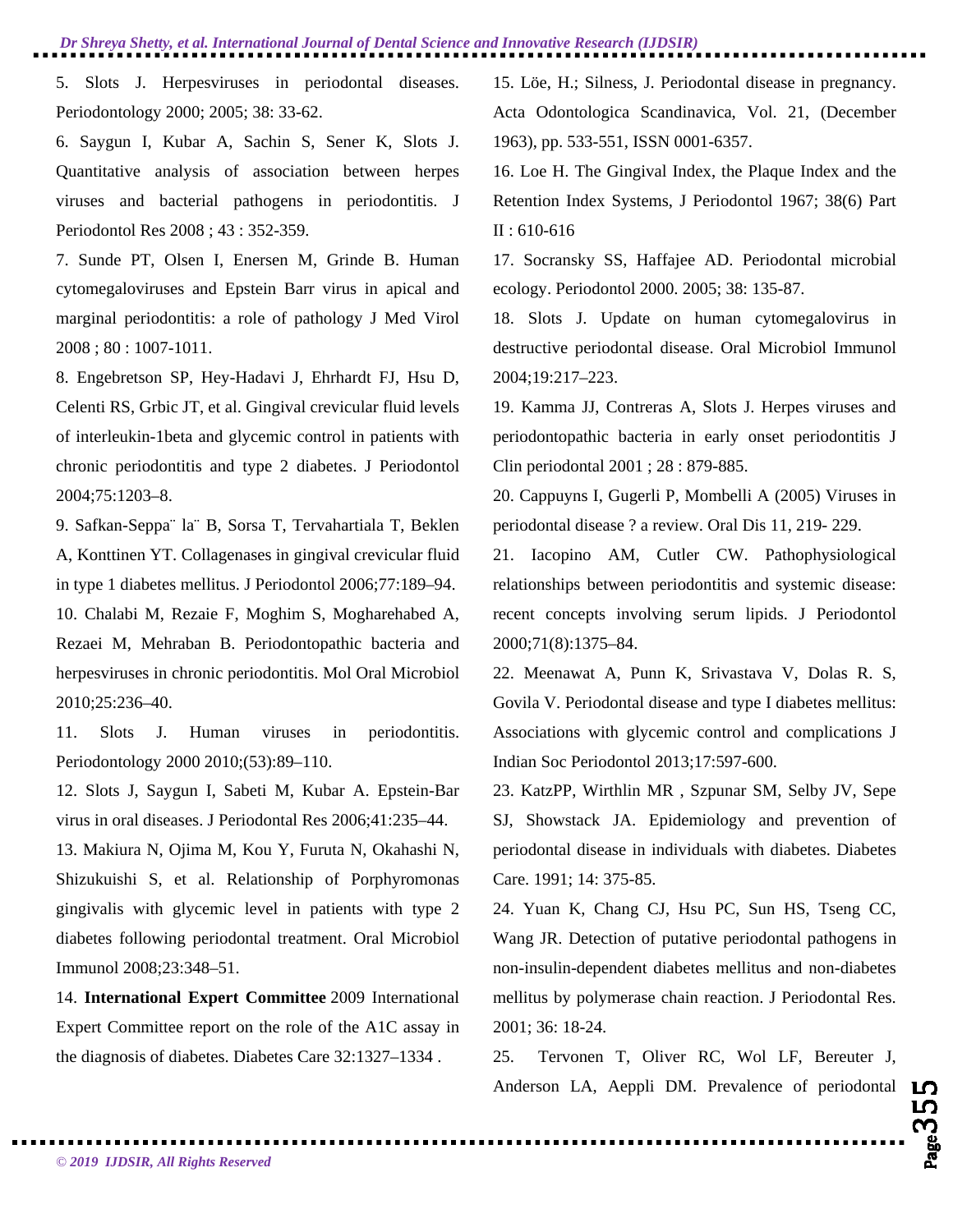pathogens with varying metabolic control of diabetes mellitus. J Clin Periodontol. 1994; 21: 375-9.

26. Sbordone L, Ramaglia L, Barone A, Ciaglia RN, Tenore A, Iacono VJ. Periodontal status and selected cultivable anaerobic microflora of insulindependent juvenile diabetics. J Periodontol. 1995; 66: 452-61.

27. Zambon JJ, Reynolds H, Fisher JG, Shlossman M, Dunford R, Genco RJ. Microbiological and immunological studies of adult periodontitis in patients with noninsulin-dependent diabetes mellitus. J Periodontol. 1988; 59: 23-31.

28. Kaur G, Holtfreter B, Rathmann W, Schwahn C, Wallaschofski H, Schipf S, Nauck M, Kocher T. Association between type 1 and type 2 diabetes with periodontal disease and tooth loss. J Clin Periodontol 2009; 36: 765-774.

29. Ribeiro V F, de Mendonça AC, Santos VR, Bastos MF, Figueiredo LC, Duarte PM. Cytokines and bonerelated factors in systemically healthy patients with chronic periodontitis and patients with type 2 diabetes and chronic periodontitis. J Periodontol. 2011; 82: 1187-96.

30. Stewart JE, Wager KA, Friedlander AH, Zadeh HH. The effect of periodontal treatment on glycemic control in patients with type 2 diabetes mellitus. J Clin Periodontol 2001;28:306-10.

31. Kiran M, Arpak N, Unsal E, Erdogan MF. The effect of improved periodontal health on metabolic control in type 2 diabetes mellitus. J Clin Periodontol 2005;32:266-72.

32. Jones JA, Miller DR, Wehler CJ, Rich SE, Krall-Kaye EA, McCoy LC, et al. Does periodontal care improve glycemic control? The Department of Veterans Affairs Dental Diabetes Study. J Clin Periodontol 2007;34:46-52.

33. Joseph Balatbat Glycated (Glycosylated) Hemoglobin: HbA1c New directions to diagnose diabetes Article 368,2010.

34. Hellström MK, Ramberg P, Krok L, Lindhe J. The effect of supragingival plaque control on the subgingival microflora in human periodontitis. J Clin Periodontol. 1996; 23: 934-40.

35. Ribeiro Edel P, Bittencourt S, Nociti-Júnior FH, Sallum EA, Sallum AW, Casati MZ. The effect of one session of supragingival plaque control on clinical and biochemical parameters of chronic periodontitis. J Appl Oral Sci.2005; 13: 275-9.

36. Westfelt E, Rylander H, Dahlén G, Lindhe J. The effect of supragingival plaque control on the progression of advanced periodontal disease. J Clin Periodontol. 1998; 25: 536-41.

37. Taylor GW, Borgnakke WS. Periodontal disease: associations with diabetes, glycemic control and complications. Oral Dis 2008;14:191–203.

38. Shlossman M, Knowler WC, Pettitt DJ, Genco RJ. Type 2 diabetes mellitus and periodontal disease. J Am Dent Assoc 1990;121:532–536.

39. Hugoson A, Thorstensson H, Falk H, Kuylenstierna J Periodontal conditions in insulin-dependent diabetics. J Clin Periodontol. 1989 Apr;16(4):215-23.

40. Hanna LC**,** Matti U**,** Leo N**,** Vuokko KN, Heleena M**,**  Anna-Maija K **&** Jukka HM Periodontal Findings in Elderly Patients With Non-Insulin Dependent Diabetes Mellitus. J Periodontol 1998; 69: 962-966.

41. Jansson H, Lindholm E, Lindh C, Groop L, Bratthall G. Type 2 diabetes and risk for periodontal disease: a role for dental health awareness. J Clin Periodontol. 2006 Jun;33(6):408-14.

42. Chen L, Wei B, Li J, Liu F, Xuan D, Xie B, et al. Association of periodontal parameters with metabolic level and systemic inflammatory markers in patients with type 2 diabetes. J Periodontol 2010;81(3):364–71.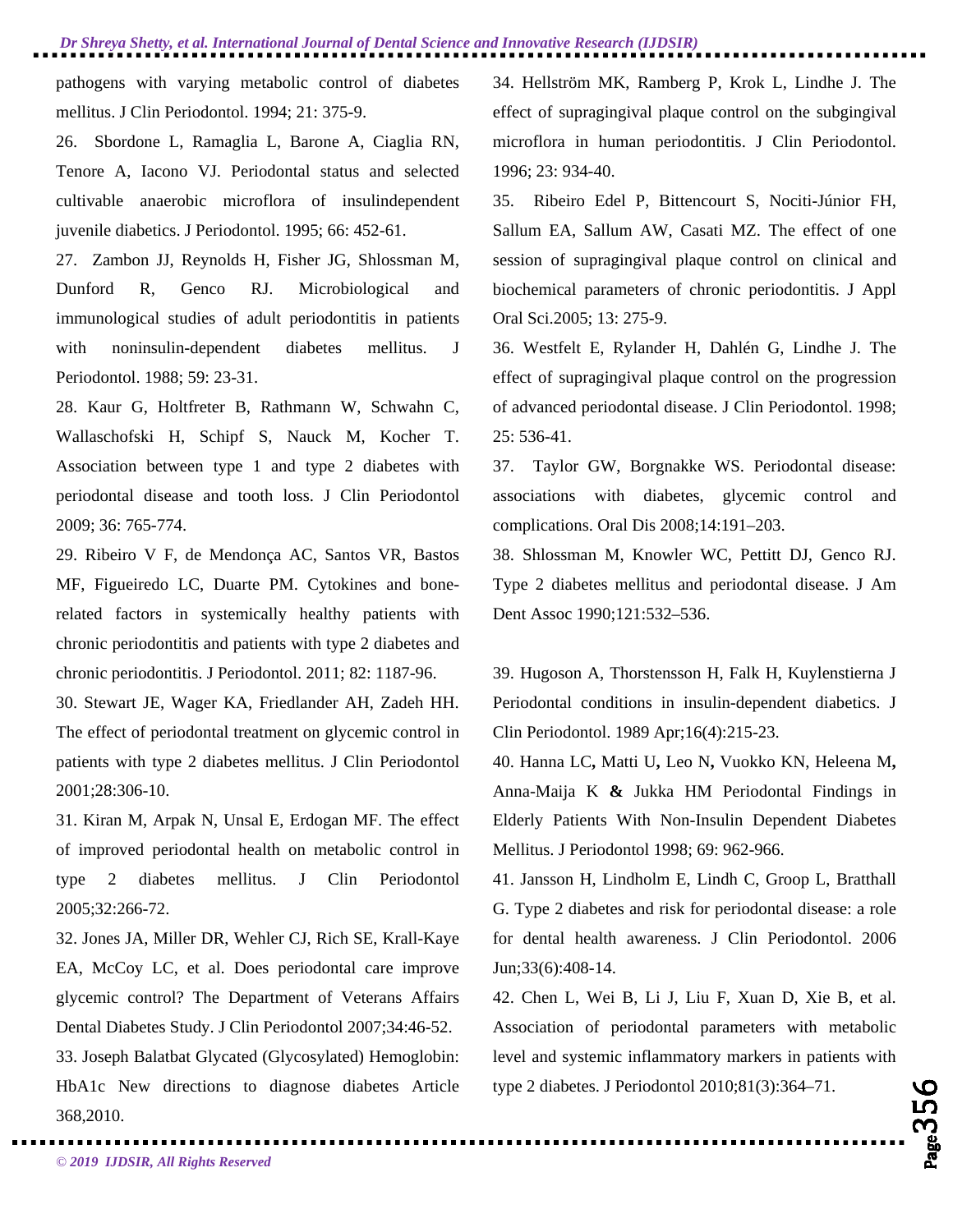43. Tervonen T, Karjalainen K. Periodontal disease related to diabetic status. A pilot study of the response to periodontal therapy in type 1 diabetes. J Clin Periodontol 1997;24(7):505–10.

44. Kardes¸ler L, Buduneli N, Cetinkalp S, Kinane DF. Adipokines and inflammatory mediators after initial periodontal treatment in patients with type 2 diabetes and chronic periodontitis. J Periodontol 2010;81(1):24–33.

45. Bilichodmath S P, Sachin B. Mangalekar, Dileep C. G. Sharma, Ashok K. Prabhakar, Sridhar B. Reddy, Nagaraj B. Kalburgi, Sudhir R. Patil and Kishore Bhat Herpesviruses in chronic and aggressive periodontitis patients in an Indian population J Oral Sci 2009;51: 79-86. 46. Sheila Alexandra Belini Nishiyama, Viviane Nakano, Gustavo Vela´squez-Melendez, and Mario Julio Avila-Campos. Occurrence of herpes simplex virus 1 and three periodontal bacteria in patients with chronic periodontitis and necrotic pulp Can. J. Microbiol. 54: 326–330 (2008)

47. Rotola A , Cassai E, Farina R, Caselli E, Gentili E, Lazzarotto T, Trombelli L. Human herpes viruses 7, Epstein-Barr virus and human cytomegalovirus in periodontal tissues of periodontally diseased and healthy subjects. J Clin Periodontol 2008 ; 35 :831-837.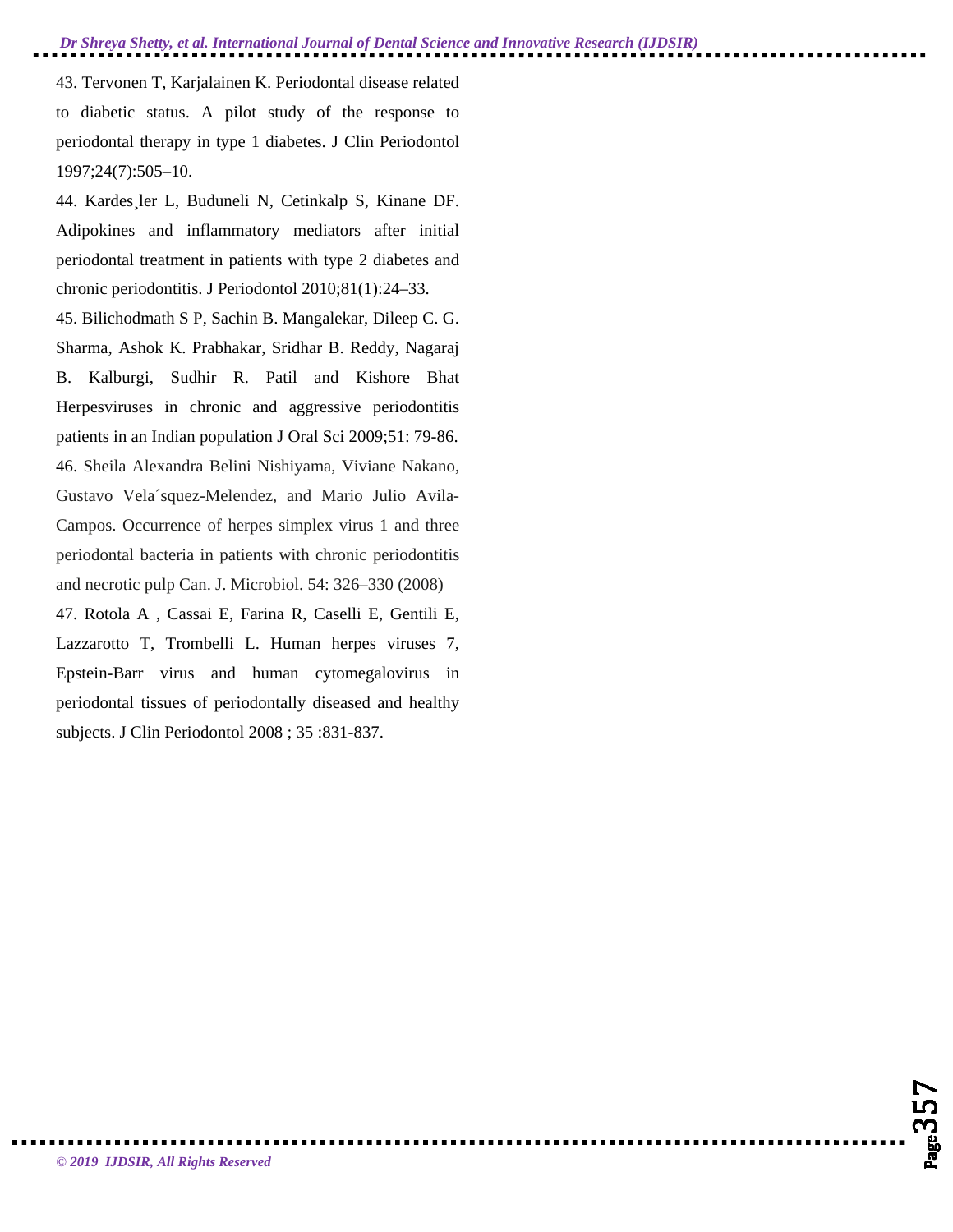## **List of Table:**

## **Table I - Clinical Parameters & Biochemical Parameters**

| <b>PARAMETERS</b> |                |      | <b>GINGIVAL INDEX</b> |      |     |        | PLAQUE INDEX |       |                |      |      | PROBING POCKET DEPTH |              |      |           | <b>RAL</b> |     |      |               | <b>GLYCATED HB LEVELS</b> |     |
|-------------------|----------------|------|-----------------------|------|-----|--------|--------------|-------|----------------|------|------|----------------------|--------------|------|-----------|------------|-----|------|---------------|---------------------------|-----|
| Groups            | Time intervals | Mean | SD                    | Sig. | Inf | Mean   | SD.          | Sig.  | Inf            | Mean | SD   | Sig.                 | Inf          | Mean | <b>SD</b> | Sig.       | Inf | Mean | <b>SD</b>     | Sig.                      | Inf |
|                   | Baseline-      | 0.58 | 0.33                  | .000 | S   | 0.50   | 0.33         | .000  | S.             | .61  | 0.40 | .000                 | S            | 0.94 | 1.06      | .000       | S   |      |               |                           |     |
| Group1            | 1 month        |      |                       |      |     |        |              |       |                |      |      |                      |              |      |           |            |     |      |               |                           |     |
|                   | Baseline-      | 0.91 | 0.33                  | .000 | S   | 0.81   | 0.39         | .000  | <sub>S</sub>   | 1.04 | 0.50 | .000                 | <sub>S</sub> | 1.85 | 0.94      | .000.      | S.  |      |               |                           |     |
|                   | 4months        |      |                       |      |     |        |              |       |                |      |      |                      |              |      |           |            |     |      |               |                           |     |
|                   | 1month-        | 0.34 | 0.30                  | .000 | S   | 0.31   | 0.30         | .000  | <sub>S</sub>   | 0.43 | 0.30 | .000                 | <sub>S</sub> | 0.90 | 0.64      | .000       | S.  |      |               |                           |     |
|                   | 4months        |      |                       |      |     |        |              |       |                |      |      |                      |              |      |           |            |     |      |               |                           |     |
|                   | Baseline-      | 0.70 | 0.43                  | .000 | S.  | 0.41   | 0.36         | .000  | <sub>S</sub>   | 0.62 | 0.50 | .000                 | S            | 1.82 | 0.75      | .000.      | S.  | 0.11 | 0.2           | .016                      | S   |
| Group-2A          | 1 month        |      |                       |      |     |        |              |       |                |      |      |                      |              |      |           |            |     |      | $\mathcal{E}$ |                           |     |
|                   | Baseline-      | 1.20 | 0.42                  | .000 | S   | 0.90   | 0.40         | .000  | -S             | 1.60 | 0.33 | .000                 | -S           | 3.05 | 0.80      | .000       | S.  | 0.14 | 0.3           | .019                      | S.  |
|                   | 4months        |      |                       |      |     |        |              |       |                |      |      |                      |              |      |           |            |     |      | 2             |                           |     |
|                   | 1month-        | 0.50 | 0.30                  | .000 | S   | 0.50   | 0.32         | .000  | <sub>S</sub>   | 0.99 | 0.41 | .000                 | S            | 1.23 | 0.70      | .000       | S.  | 0.37 | 0.2           | .383                      | NS  |
|                   | 4months        |      |                       |      |     |        |              |       |                |      |      |                      |              |      |           |            |     |      | 2             |                           |     |
|                   | Baseline-      | 0.43 | 0.34                  | .000 | S.  | 0.41   | 0.42         | .000  | <sub>S</sub>   | 0.89 | 0.41 | .000                 | S.           | 2.16 | 0.62      | .000       | S.  | 0.50 | 0.5           | .000                      | S   |
| Group-2B          | 1 month        |      |                       |      |     |        |              |       |                |      |      |                      |              |      |           |            |     |      | $\mathcal{I}$ |                           |     |
|                   | Baseline-      | 0.77 | 0.48                  | .000 | S   | $\sim$ | 14.0         | .544  | N <sub>S</sub> | 1.47 | 0.35 | .000                 | S.           | 3.11 | 0.78      | .000       | S.  | 0.87 | 0.7           | .000                      | S.  |
|                   | 4months        |      |                       |      |     | 1.58   | 8            |       |                |      |      |                      |              |      |           |            |     |      | $\mathcal{E}$ |                           |     |
|                   | 1month-        | 0.33 | 0.30                  | .000 | S   |        | 14.0         | 0.446 | NS             | 0.59 | 0.38 | .000                 | <sub>S</sub> | 0.96 | 0.69      | .000       | S.  | 0.37 | 0.5           | .001                      | S   |
|                   | 4months        |      |                       |      |     | 1.99   | $\mathbf{Q}$ |       |                |      |      |                      |              |      |           |            |     |      |               |                           |     |
|                   | Baseline-      | 0.61 | 0.50                  | .000 | S   | 0.40   | 0.24         | .000  | <sub>S</sub>   | 1.06 | 0.52 | .000                 | <sub>S</sub> | 1.60 | 0.92      | .000       | S.  | 0.82 | 0.8           | .000                      | S   |
| Group-2C          | 1 month        |      |                       |      |     |        |              |       |                |      |      |                      |              |      |           |            |     |      | .5            |                           |     |
|                   | Baseline-      | 1.24 | 0.50                  | .000 | S   | 0.93   | 0.42         | .000  | <sub>S</sub>   | 1.99 | 0.54 | .000                 | <sub>S</sub> | 2.65 | 1.19      | .000       | S.  | 1.50 | 1.1           | .000                      | S.  |
|                   | 4months        |      |                       |      |     |        |              |       |                |      |      |                      |              |      | 5         |            |     |      |               |                           |     |
|                   | 1month-        | 0.63 | 0.40                  | .000 | S   | 0.53   | 0.33         | .000  | S.             | 0.93 | 0.48 | .000                 | S.           | 1.04 | 0.85      | .000       | S   | 0.68 | 0.7           | .000                      | S.  |
|                   | 4months        |      |                       |      |     |        |              |       |                |      |      |                      |              |      |           |            |     |      | $\mathbf{4}$  |                           |     |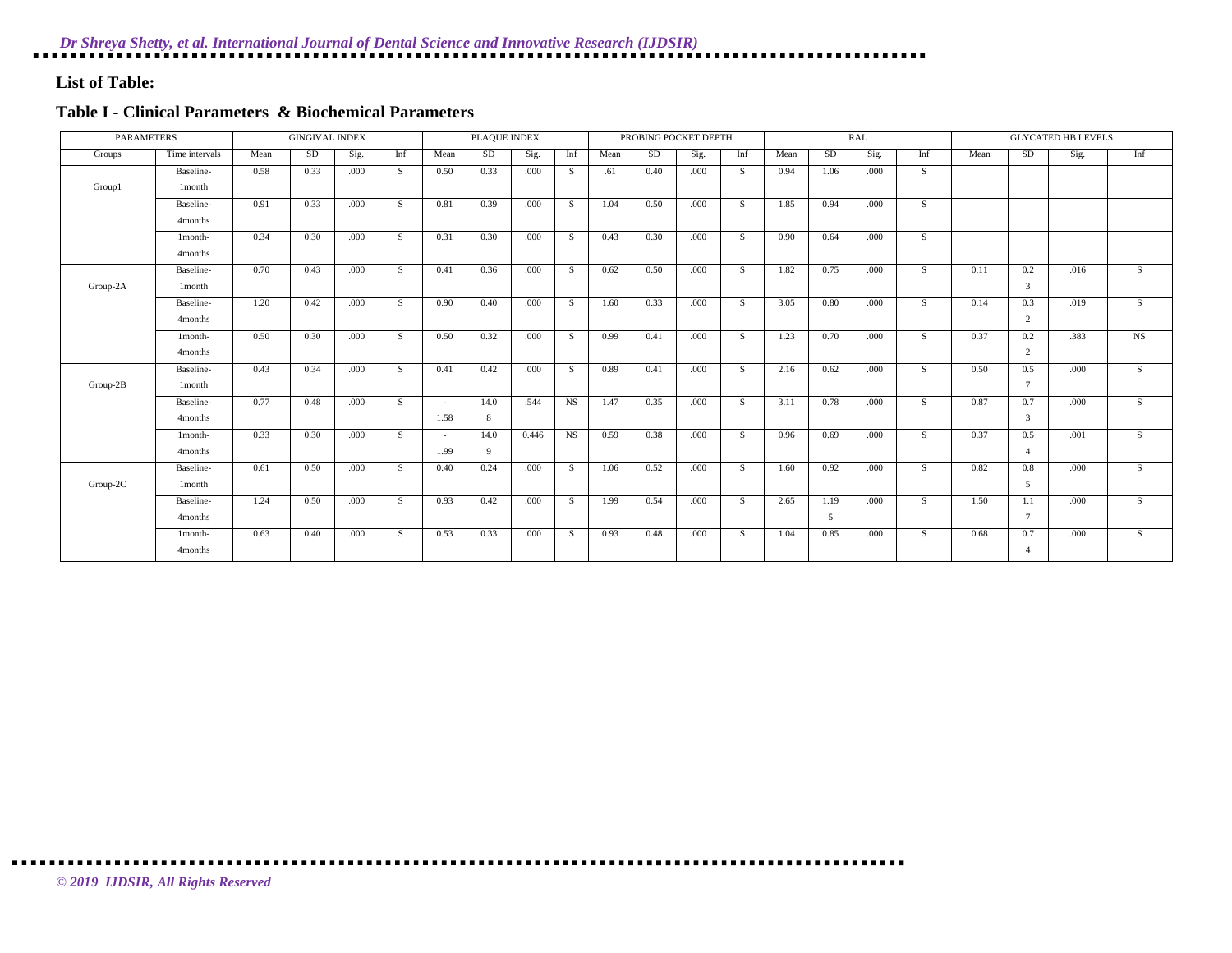# **Table II - Micrbiological Parameters(Bacteria):**

| <b>PARAMETERS</b> |                                 | P. GINGIVALIS  |       |      |           |         | T. FORSYTHIA |      |           | P. INTERMEDIA |           |          |           |         |           | A. COMITANS |                         |
|-------------------|---------------------------------|----------------|-------|------|-----------|---------|--------------|------|-----------|---------------|-----------|----------|-----------|---------|-----------|-------------|-------------------------|
| Groups            | Time<br>intervals               | Mean           | SD    | Sig. | Inf       | Mean    | <b>SD</b>    | Sig. | Inf       | Mean          | <b>SD</b> | Sig.     | Inf       | Mean    | <b>SD</b> | Sig.        | Inf                     |
|                   | Baseline-<br>1 <sub>month</sub> | 4926000        | 50813 | .000 | ${\bf S}$ | 70000   | 25565        | .144 | NS        | 17553         | 37315     | .015     | S         | 41000   | 18270     | .229        | NS                      |
| Group1            |                                 | 000            | 85637 |      |           | 000     | 3321         |      |           | 33333         | 64092     |          |           | 000     | 6661      |             |                         |
|                   | Baseline-<br>4months            | 5010000        | 50699 | .000 | ${\bf S}$ | 76333   | 25267        | .109 | <b>NS</b> | 17750         | 37503     | .015     | ${\bf S}$ | 39333   | 18116     | .244        | <b>NS</b>               |
|                   |                                 | 000            | 72454 |      |           | 333     | 5112         |      |           | 00000         | 55155     |          |           | 333     | 3544      |             |                         |
|                   | 1month-<br>4months              | 8400000        | 17903 | .000 | S         | 63333   | 24280        | .164 | <b>NS</b> | 19666         | 37644     | $.008\,$ | S         | $-166$  | 37904     | .023        | $\overline{\mathbf{s}}$ |
|                   |                                 | $\overline{0}$ | 1879  |      |           | 33      | 449          |      |           | 666           | 739       |          |           | 6666    | 90        |             |                         |
|                   | Baseline-<br>1 month            | 4286666        | 49926 | .000 | S         | 19953   | 40429        | .011 | S         | 18213         | 37169     | .012     | S         | 17363   | 37670     | .017        | $\overline{S}$          |
| Group-<br>2A      |                                 | 666            | 65885 |      |           | 33333   | 06715        |      |           | 33333         | 36756     |          |           | 00000   | 43889     |             |                         |
|                   | Baseline-<br>4months            | 4312000        | 50167 | .000 | S         | 16965   | 37680        | .022 | S         | 17996         | 36522     | .011     | S         | 16992   | 36965     | .018        | S                       |
|                   |                                 | 000            | 30904 |      |           | 51724   | 50154        |      |           | 66666         | 83634     |          |           | 00000   | 11798     |             |                         |
|                   | 1month-<br>4months              | 2533333        | 43607 | .000 | S         | $-2310$ | 17058        | .472 | NS        | $-2166$       | 31042     | .705     | <b>NS</b> | $-3710$ | 18277     | .275        | $\overline{\text{NS}}$  |
|                   |                                 | $\mathfrak{Z}$ | 444   |      |           | 3448    | 9386         |      |           | 6666          | 8883      |          |           | 0000    | 6545      |             |                         |
|                   | Baseline-<br>1 month            | 4677000        | 49025 | .000 | S         | 16260   | 36174        | .020 | S         | 21246         | 39277     | .006     | S         | 13666   | 34487     | .038        | $\overline{\mathbf{s}}$ |
| Group-<br>2B      |                                 | 000            | 99697 |      |           | 00000   | 09627        |      |           | 66666         | 63014     |          |           | 00000   | 98567     |             |                         |
|                   | Baseline-<br>4months            | 4763666        | 49780 | .000 | S         | 16633   | 36999        | .020 | S         | 21690         | 39883     | .006     | S         | 13662   | 34487     | .038        | S                       |
|                   |                                 | 666            | 32074 |      |           | 33333   | 98446        |      |           | 00000         | 01297     |          |           | 33333   | 49385     |             |                         |
|                   | 1month-<br>4months              | 8666666        | 23834 | .05  | S         | 37333   | 18273        | .272 | NS        | 44333         | 18421     | .198     | NS        | $-366$  | 18473     | .286        | $\overline{\text{NS}}$  |
|                   |                                 | 6              | 6796  |      |           | 333     | 6541         |      |           | 333           | 6576      |          |           | 666     | 34        |             |                         |
|                   | Baseline-<br>1month             | 6844333        | 47332 | .000 | S         | 10996   | 30202        | .056 | S         | 28726         | 42193     | .001     | S         | 14360   | 34297     | .029        | ${\bf S}$               |
| Group-            |                                 | 333            | 78140 |      |           | 33333   | 80170        |      |           | 6670          | 8784      |          |           | 00000   | 14575     |             |                         |

. . . . . . . . . . . . . . . . . . . .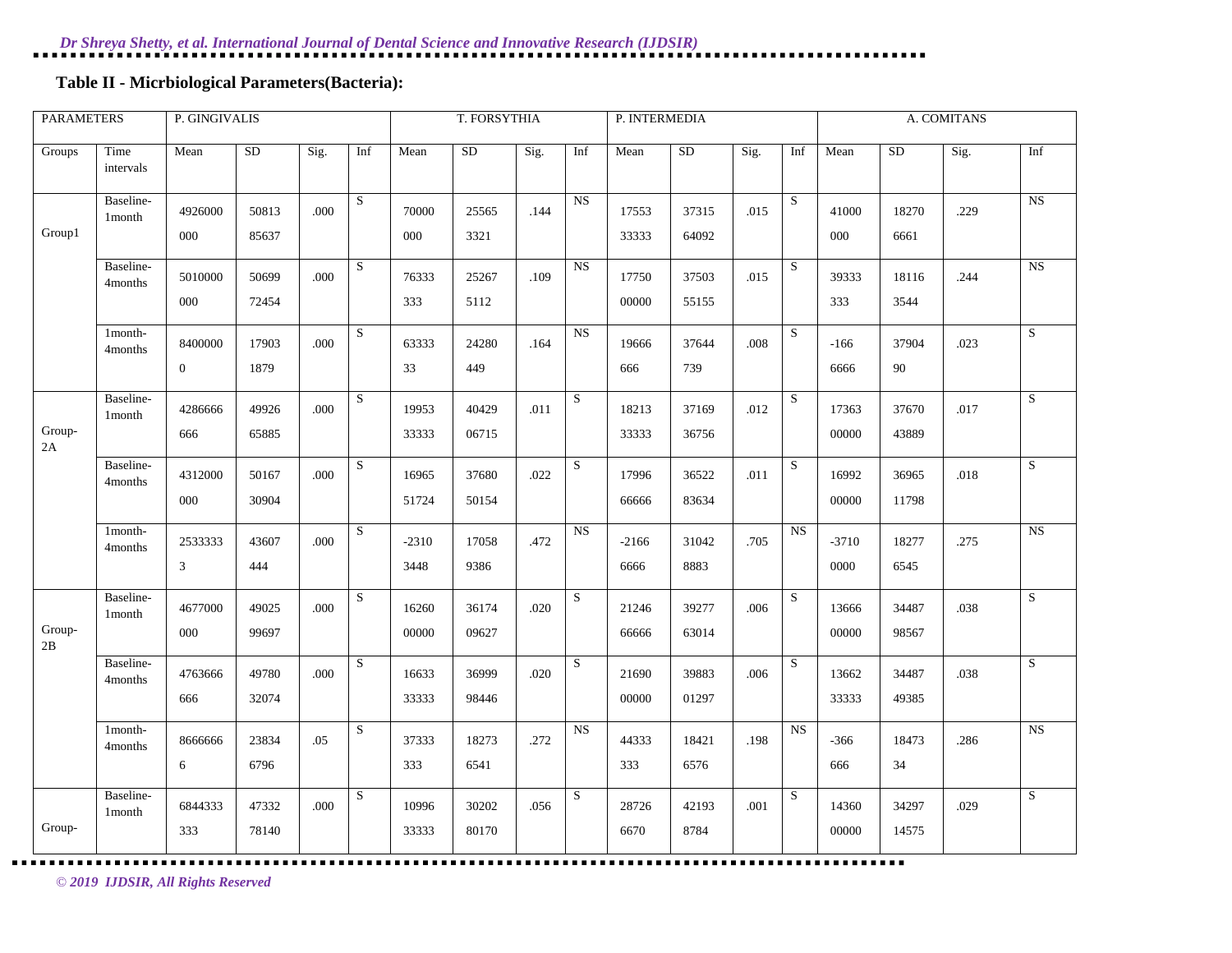| 2C | Baseline-<br>4 months | 6731000<br>000.         | 47277<br>97001           | .000 | S         | 10440<br>00000  | 30520<br>32222 | .071 | <b>NS</b>           | 29263<br>3336 | 50134<br>2091 | .003 | P        | 14386<br>66666 | 34284<br>98951 | .029 |     |
|----|-----------------------|-------------------------|--------------------------|------|-----------|-----------------|----------------|------|---------------------|---------------|---------------|------|----------|----------------|----------------|------|-----|
|    | 1month-<br>4 months   | -<br>1333333<br>.333333 | 50336<br>3400.1<br>82888 | .227 | N<br>- 20 | $-5563$<br>3333 | 24335<br>6483  | .221 | N.<br>$\sim$<br>- 2 | 53666<br>66   | 37073<br>6404 | .937 | N<br>- 2 | 26666<br>66    | 16595<br>249   | .386 | N.S |

**Table III - Microbiological Parameters (Viruses)**

| <b>PARAMETERS</b> |                 |         | <b>HSV</b> |         | <b>EBV</b> |      | $\rm HCMV$ |
|-------------------|-----------------|---------|------------|---------|------------|------|------------|
| Groups            | Time intervals  | Mean    | ${\rm SD}$ | Mean    | ${\rm SD}$ | Mean | <b>SD</b>  |
|                   | <b>Baseline</b> | .00     | .000       | 0.50    | 0.33       | .00  | .000       |
| Group1            | 1 month         | .00     | .000       | 0.81    | 0.39       | .00  | .000       |
|                   | 4months         | .00     | .000       | 0.31    | 0.30       | .00  | .000       |
|                   | Baseline        | 333333  | 1825741    | 0.41    | 0.36       | .00  | .000       |
| Group-2A          | 1month          | .00     | .000       | 0.90    | 0.40       | .00  | .000       |
|                   | 4months         | .00     | .000       | 0.50    | 0.32       | .00  | .000       |
|                   | <b>Baseline</b> | 1000000 | 3051285    | 0.41    | 0.42       | .00  | .000       |
| Group-2B          | 1 month         | .00     | .000       | $-1.58$ | 14.08      | .00  | .000       |
|                   | 4months         | .00     | .000       | $-1.99$ | 14.09      | .00  | .000       |
|                   | <b>Baseline</b> | .00     | .000       | 0.40    | 0.24       | .00  | .000       |
| Group-2C          | 1 month         | .00     | .000       | 0.93    | 0.42       | .00  | .000       |
|                   | 4months         | .00     | .000       | 0.53    | 0.33       | .00  | .000       |

*© 2019 IJDSIR, All Rights Reserved*

. . . .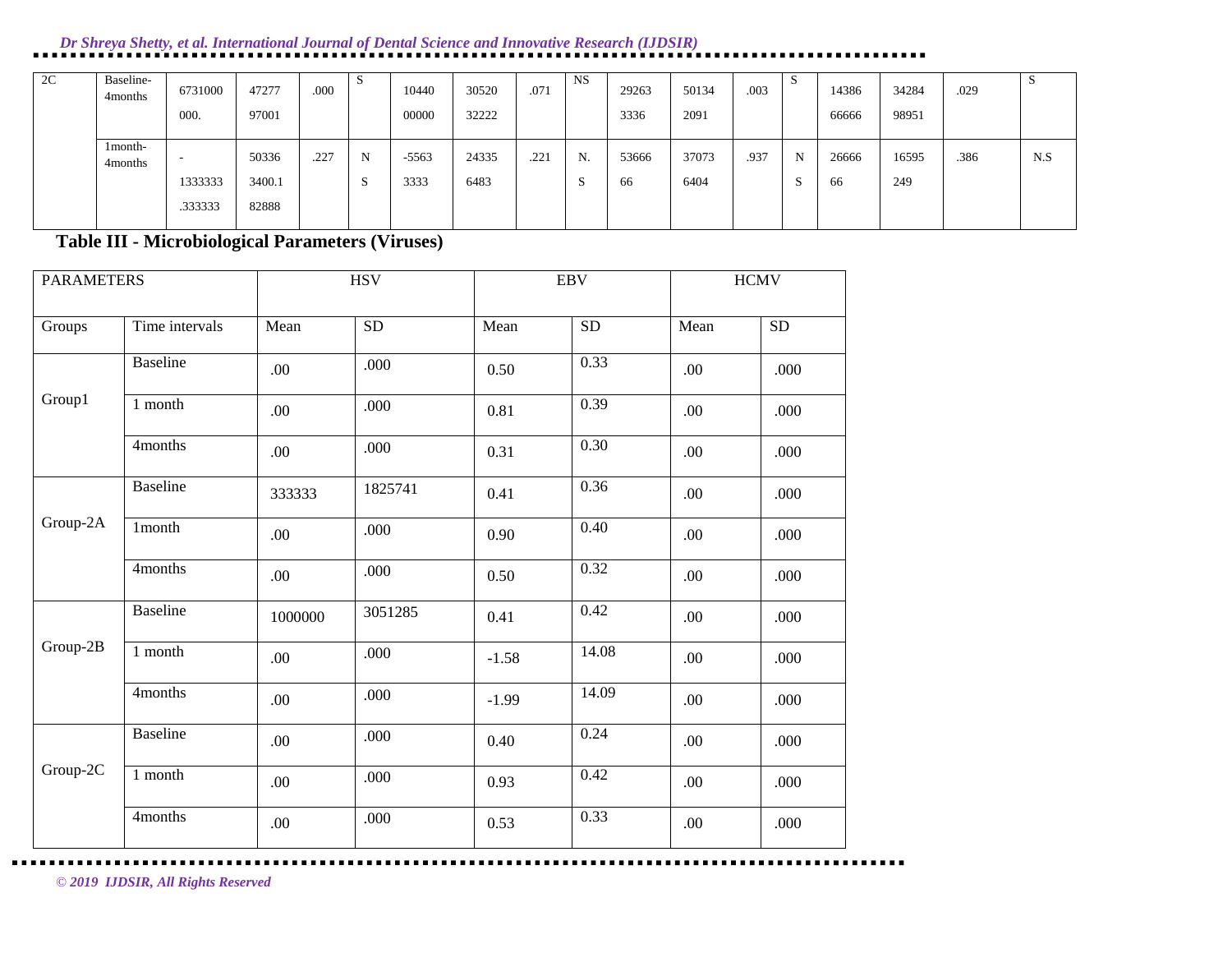# **Table IV : Gi Correlated With Microbiological Parameters And Hba1c Levels**

| Groups   | Time intervals  |              | $\overline{Pi}$ | $\overline{Pg}$ | <b>Tf</b> | Aa       | <b>HSV</b>     | <b>EBV</b>       | <b>CMV</b>       | Hbalc          |
|----------|-----------------|--------------|-----------------|-----------------|-----------|----------|----------------|------------------|------------------|----------------|
|          | <b>Baseline</b> | $\mathbf r$  | $-.187$         | .305            | .153      | .106     | $\mathbf{0}$   | $\mathbf{0}$     | $\overline{0}$   | $\mathbf{0}$   |
|          |                 | $\, {\bf p}$ | .324            | .101            | .421      | .576     | $\mathbf{0}$   | $\mathbf{0}$     | $\overline{0}$   | $\overline{0}$ |
| Group-1  | 1 month         | $\mathbf r$  | .116            | $-.037$         | .016      | $.492**$ | $\mathbf{0}$   | $\boldsymbol{0}$ | $\overline{0}$   | $\mathbf{0}$   |
|          |                 | p            | .543            | .846            | .934      | .006     | $\mathbf{0}$   | $\mathbf{0}$     | $\mathbf{0}$     | $\overline{0}$ |
|          | 4 months        | $\mathbf r$  | $-.149$         | .290            | .084      | .096     | $\mathbf{0}$   | $\overline{0}$   | $\overline{0}$   | $\mathbf{0}$   |
|          |                 | p            | .433            | .120            | .660      | .615     | $\mathbf{0}$   | $\boldsymbol{0}$ | $\mathbf{0}$     | $\mathbf{0}$   |
|          | <b>Baseline</b> | $\mathbf r$  | .130            | $-.120$         | $-.021$   | .034     | $-.075$        | $\overline{0}$   | $\boldsymbol{0}$ | $-.110$        |
|          |                 | p            | .494            | .527            | .914      | .857     | .692           | $\overline{0}$   | $\mathbf{0}$     | .561           |
| Group-2A | 1 month         | $\mathbf r$  | .015            | $-.097$         | $-.227$   | $-.240$  | $\mathbf{0}$   | $\mathbf{0}$     | $\mathbf{0}$     | .069           |
|          |                 | $\, {\bf p}$ | .936            | .610            | .228      | .201     | $\mathbf{0}$   | $\boldsymbol{0}$ | $\mathbf{0}$     | .716           |
|          | 4 months        | $\mathbf r$  | $-.119$         | $-.189$         | .145      | $-.237$  | $\overline{0}$ | $\overline{0}$   | $\overline{0}$   | .090           |
|          |                 | $\mathbf{p}$ | .533            | .317            | .453      | .207     | $\mathbf{0}$   | $\mathbf{0}$     | $\boldsymbol{0}$ | .637           |
|          | <b>Baseline</b> | $\mathbf r$  | $-.218$         | $-.228$         | $-.055$   | $-.110$  | .013           | .166             | $\mathbf{0}$     | $-.075$        |
|          |                 | p            | .247            | .225            | .772      | .564     | .944           | .380             | $\boldsymbol{0}$ | .696           |
| Group-2B | 1 month         | $\mathbf r$  | $-.317$         | $-.035$         | $-.041$   | .100     | $\mathbf{0}$   | $\boldsymbol{0}$ | $\boldsymbol{0}$ | $-.097$        |
|          |                 | $\mathbf{p}$ | .088            | .854            | .831      | .600     | $\mathbf{0}$   | $\boldsymbol{0}$ | $\boldsymbol{0}$ | .608           |
|          | 4 months        | $\mathbf r$  | .126            | $-.410^*$       | .258      | .223     | $\mathbf{0}$   | $\boldsymbol{0}$ | $\overline{0}$   | .046           |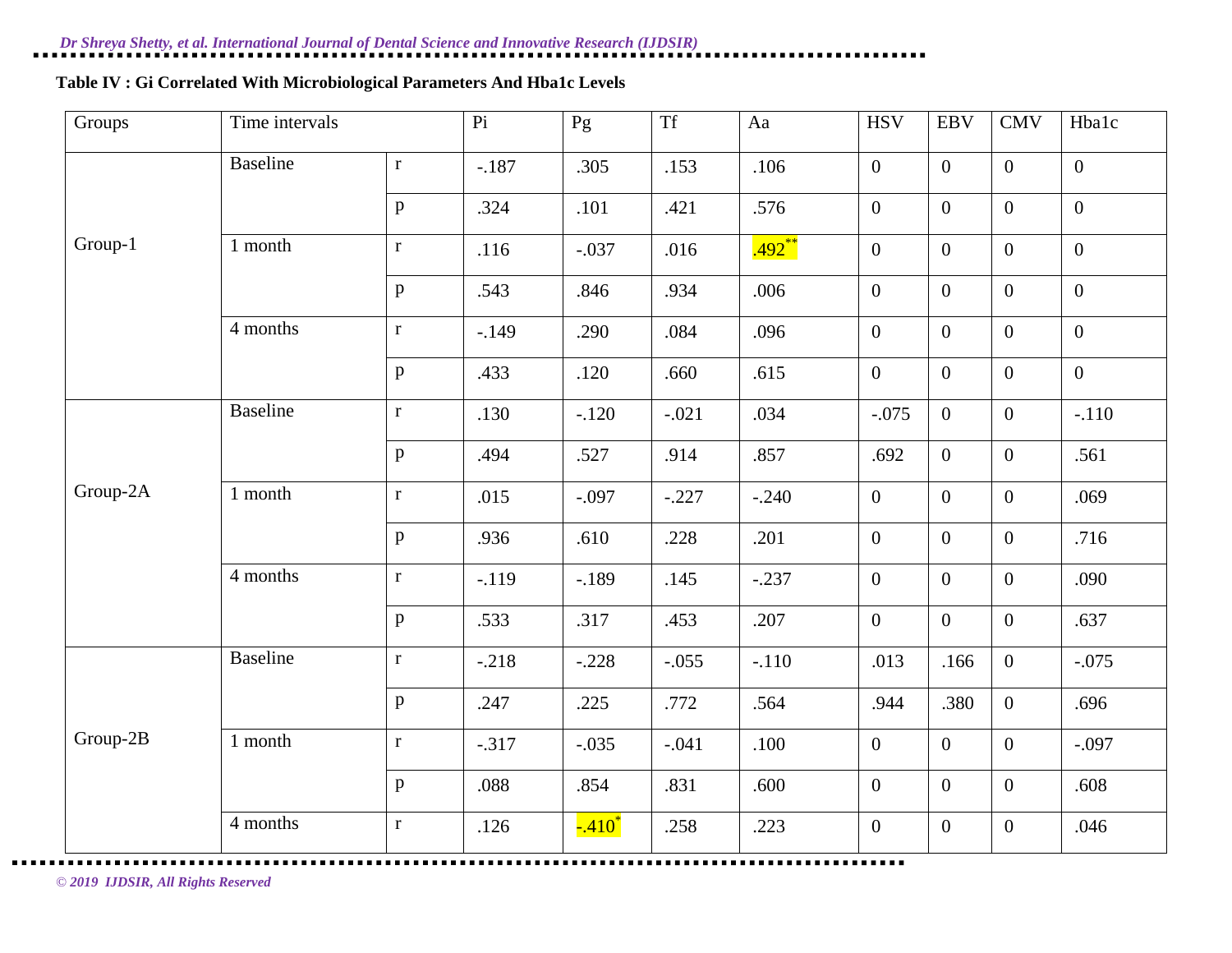|          |          | $\, {\bf p}$ | .508    | .024    | .169    | .237    | $\overline{0}$ | $\overline{0}$ | $\overline{0}$ | .811 |
|----------|----------|--------------|---------|---------|---------|---------|----------------|----------------|----------------|------|
|          | Baseline | r            | .248    | $-.135$ | $-.233$ | $-.010$ | $\overline{0}$ | $\overline{0}$ | $\overline{0}$ | .160 |
|          |          | p            | .186    | .478    | .215    | .959    | $\overline{0}$ | $\overline{0}$ | $\overline{0}$ | .398 |
| Group-2C | l month  | r            | .252    | $-.199$ | .113    | .259    | $\overline{0}$ | $\overline{0}$ | $\overline{0}$ | .240 |
|          |          | $\, {\bf p}$ | .179    | .292    | .551    | .167    | $\theta$       | $\overline{0}$ | $\overline{0}$ | .201 |
|          | 4 months | $\mathbf{r}$ | $-.044$ | .145    | .091    | .154    | $\overline{0}$ | $\overline{0}$ | $\overline{0}$ | .203 |
|          |          | $\mathbf{p}$ | .819    | .443    | .631    | .417    | $\overline{0}$ | $\overline{0}$ | $\overline{0}$ | .282 |

**Table V : Pi Correlated With Microbiological Parameters And Hba1c Levels**

| Groups       | Time intervals  |              | Pi      | Pg      | <b>Tf</b> | Aa      | <b>HSV</b>       | <b>EBV</b>       | <b>CMV</b>       | Hbalc          |
|--------------|-----------------|--------------|---------|---------|-----------|---------|------------------|------------------|------------------|----------------|
|              | <b>Baseline</b> | $\mathbf R$  | $-.175$ | $-.084$ | .054      | $-.040$ | $\overline{0}$   | $\boldsymbol{0}$ | $\overline{0}$   | $\overline{0}$ |
|              |                 | $\mathbf{P}$ | .356    | .660    | .776      | .834    | $\boldsymbol{0}$ | $\boldsymbol{0}$ | $\overline{0}$   | $\overline{0}$ |
| Group-1      | 1 month         | $\mathbf R$  | $-.027$ | .186    | $-.252$   | .176    | $\overline{0}$   | $\overline{0}$   | $\overline{0}$   | $\overline{0}$ |
|              |                 | $\mathbf{P}$ | .888    | .325    | .180      | .351    | $\overline{0}$   | $\overline{0}$   | $\overline{0}$   | $\overline{0}$ |
|              | 4 months        | $\mathbf R$  | $-.203$ | .095    | $-.145$   | .055    | $\boldsymbol{0}$ | $\boldsymbol{0}$ | $\overline{0}$   | $\overline{0}$ |
|              |                 | $\mathbf{P}$ | .283    | .618    | .444      | .773    | $\overline{0}$   | $\overline{0}$   | $\overline{0}$   | $\overline{0}$ |
|              | <b>Baseline</b> | $\mathbf R$  | $-.107$ | .331    | $-.241$   | $-.332$ | .090             | $\boldsymbol{0}$ | $\overline{0}$   | .331           |
|              |                 | $\mathbf{P}$ | .573    | .074    | .199      | .073    | .636             | $\boldsymbol{0}$ | $\boldsymbol{0}$ | .074           |
| Group-<br>2A | 1 month         | $\mathbf R$  | .194    | $-.048$ | $-.230$   | .034    | $\overline{0}$   | $\boldsymbol{0}$ | $\overline{0}$   | .291           |
|              |                 | $\mathbf{P}$ | .305    | .800    | .222      | .859    | $\boldsymbol{0}$ | $\boldsymbol{0}$ | $\overline{0}$   | .119           |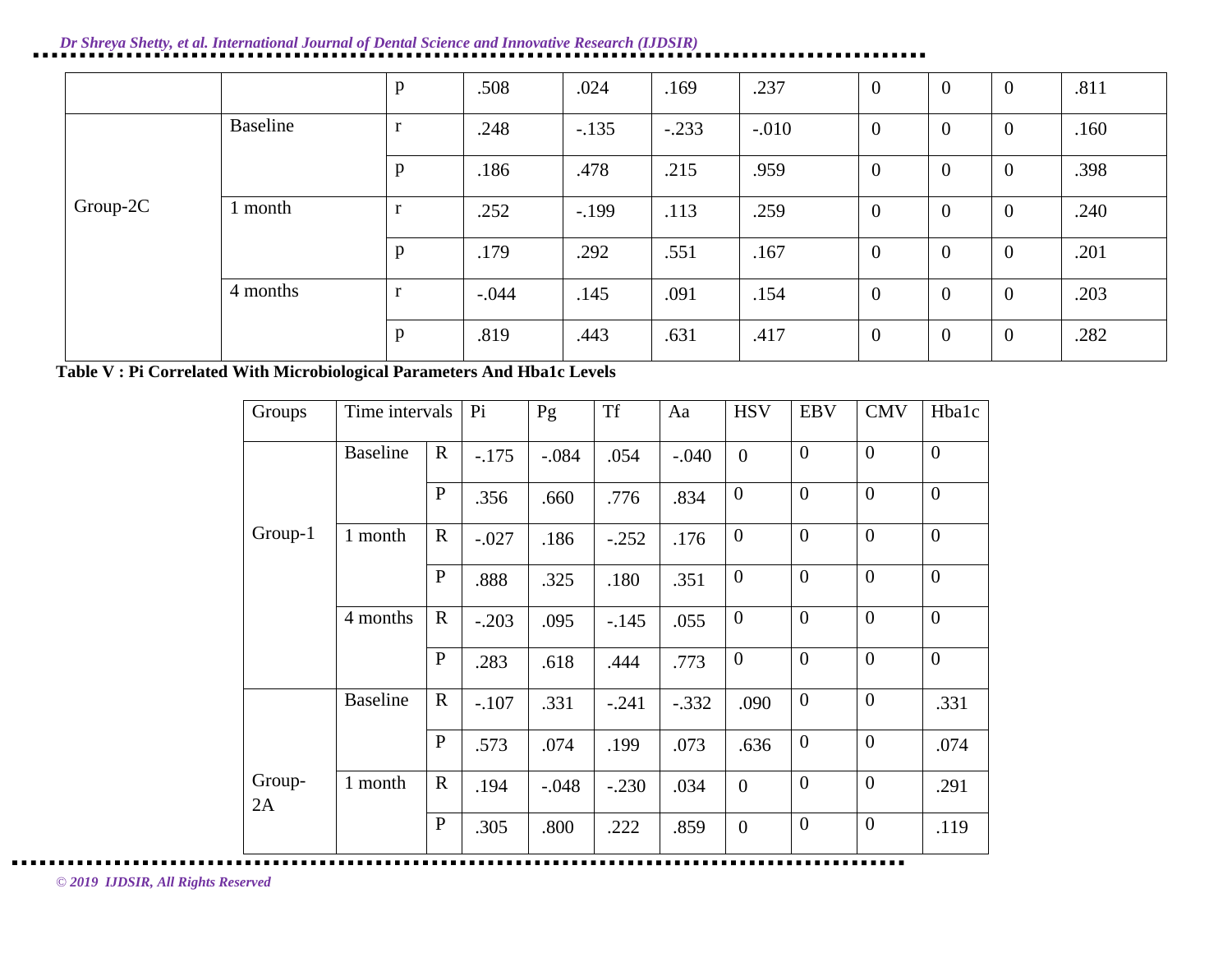|              | 4 months        | $\mathbf R$  | $-.172$ | $-.115$ | $-.118$ | $-.194$ | $\overline{0}$   | $\overline{0}$   | $\boldsymbol{0}$ | .188     |
|--------------|-----------------|--------------|---------|---------|---------|---------|------------------|------------------|------------------|----------|
|              |                 | ${\bf P}$    | .364    | .546    | .541    | .305    | $\boldsymbol{0}$ | $\overline{0}$   | $\overline{0}$   | .319     |
|              | <b>Baseline</b> | $\mathbf R$  | .043    | $-.175$ | .058    | .052    | .056             | $-.109$          | $\boldsymbol{0}$ | $.389*$  |
|              |                 | $\mathbf{P}$ | .821    | .356    | .760    | .787    | .768             | .567             | $\overline{0}$   | .034     |
| Group-<br>2B | 1 month         | $\mathbf R$  | .141    | $-.002$ | .286    | $-.091$ | $\boldsymbol{0}$ | $\boldsymbol{0}$ | $\overline{0}$   | $-0.064$ |
|              |                 | $\mathbf{P}$ | .458    | .990    | .126    | .633    | $\boldsymbol{0}$ | $\boldsymbol{0}$ | $\boldsymbol{0}$ | .738     |
|              | 4 months        | $\mathbf R$  | .681    | $-.066$ | $-.033$ | $-.039$ | $\overline{0}$   | $\overline{0}$   | $\boldsymbol{0}$ | .052     |
|              |                 | $\mathbf{P}$ | .000    | .730    | .864    | .839    | $\overline{0}$   | $\overline{0}$   | $\overline{0}$   | .783     |
|              | <b>Baseline</b> | $\mathbf R$  | .089    | $-.168$ | $-.063$ | $-.257$ | $\boldsymbol{0}$ | $\boldsymbol{0}$ | $\overline{0}$   | $-.089$  |
|              |                 | $\mathbf{P}$ | .641    | .375    | .741    | .171    | $\overline{0}$   | $\overline{0}$   | $\overline{0}$   | .638     |
| Group-<br>2C | 1 month         | $\mathbf R$  | $-.203$ | .069    | .144    | $-.023$ | $\overline{0}$   | $\mathbf{0}$     | $\boldsymbol{0}$ | $-.249$  |
|              |                 | $\mathbf{P}$ | .282    | .719    | .447    | .902    | $\mathbf{0}$     | $\mathbf{0}$     | $\mathbf{0}$     | .185     |
|              | 4 months        | $\mathbf R$  | .111    | $-.167$ | .073    | .211    | $\overline{0}$   | $\overline{0}$   | $\overline{0}$   | $-.095$  |
|              |                 | ${\bf P}$    | .559    | .379    | .700    | .263    | $\boldsymbol{0}$ | $\boldsymbol{0}$ | $\boldsymbol{0}$ | .619     |

*© 2019 IJDSIR, All Rights Reserved*

 $\blacksquare$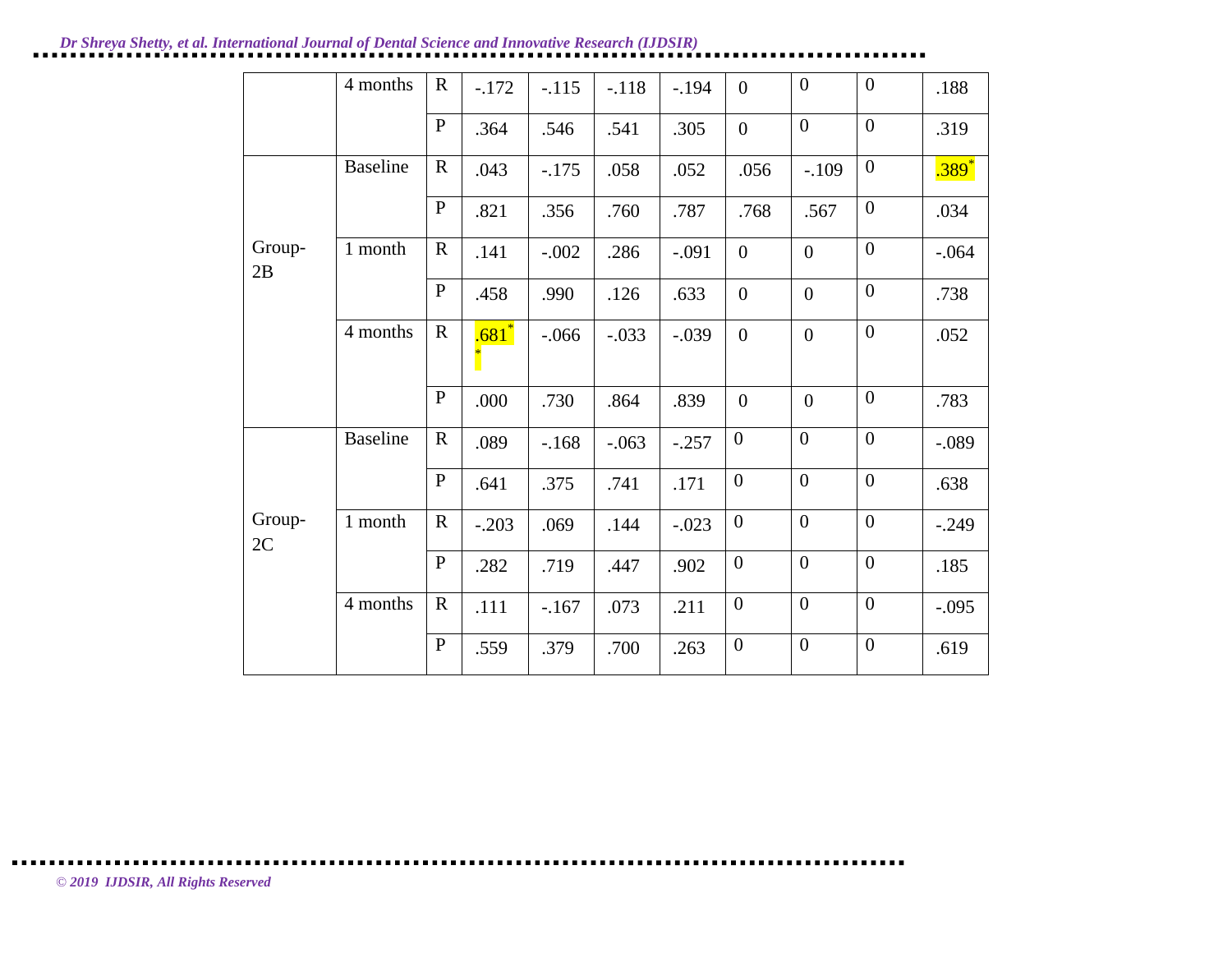# **Table VI: Ppd Correlated With Microbiological Parameters and Hba1c Levels**

| Groups   | Time intervals  |              | Pi                   | Pg      | <b>Tf</b>  | Aa      | <b>HSV</b>       | <b>EBV</b>       | <b>CMV</b>       | Hbalc            |
|----------|-----------------|--------------|----------------------|---------|------------|---------|------------------|------------------|------------------|------------------|
|          | <b>Baseline</b> | $\mathbf r$  | .109                 | $-.036$ | .177       | .039    | $\overline{0}$   | $\boldsymbol{0}$ | $\overline{0}$   | $\boldsymbol{0}$ |
|          |                 | p            | .565                 | .848    | .348       | .836    | $\overline{0}$   | $\overline{0}$   | $\overline{0}$   | $\overline{0}$   |
| Group-1  | 1 month         | $\mathbf{r}$ | .081                 | $-.042$ | .090       | .313    | $\overline{0}$   | $\overline{0}$   | $\overline{0}$   | $\overline{0}$   |
|          |                 | p            | .672                 | .826    | .636       | .092    | $\overline{0}$   | $\boldsymbol{0}$ | $\boldsymbol{0}$ | $\overline{0}$   |
|          | 4 months        | $\mathbf r$  | $-.231$              | .017    | .087       | $-.111$ | $\overline{0}$   | $\overline{0}$   | $\overline{0}$   | $\overline{0}$   |
|          |                 | p            | .220                 | .927    | .648       | .561    | $\boldsymbol{0}$ | $\boldsymbol{0}$ | $\boldsymbol{0}$ | $\overline{0}$   |
|          | <b>Baseline</b> | $\mathbf r$  | .313                 | .302    | $.406*$    | .353    | $\mathbf{0}$     | .174             | $\boldsymbol{0}$ | $-.273$          |
|          |                 | p            | .092                 | .105    | .026       | .056    | $\boldsymbol{0}$ | .357             | $\boldsymbol{0}$ | .144             |
| Group-2A | 1 month         | $\mathbf r$  | .076                 | $-.139$ | $-.147$    | $-.177$ | $\overline{0}$   | $\boldsymbol{0}$ | $\boldsymbol{0}$ | .030             |
|          |                 | $\mathbf{p}$ | .692                 | .462    | .439       | .348    | $\mathbf{0}$     | $\overline{0}$   | $\overline{0}$   | .877             |
|          | 4 months        | $\mathbf r$  | $-.158$              | $-.123$ | .153       | $-.215$ | $\overline{0}$   | $\boldsymbol{0}$ | $\boldsymbol{0}$ | .018             |
|          |                 | p            | .405                 | .517    | .428       | .254    | $\overline{0}$   | $\overline{0}$   | $\boldsymbol{0}$ | .926             |
|          | <b>Baseline</b> | $\mathbf r$  | .013                 | $-.241$ | .082       | .162    | $\overline{0}$   | $-.149$          | .247             | $-.157$          |
|          |                 | p            | .948                 | .199    | .668       | .392    | $\boldsymbol{0}$ | .432             | .188             | .408             |
| Group-2B | 1 month         | $\mathbf{r}$ | $-.443$ <sup>*</sup> | $-.293$ | $-0.472**$ | $-.175$ | $\overline{0}$   | $\overline{0}$   | $\overline{0}$   | $-.312$          |
|          |                 | p            | .014                 | .117    | .009       | .356    | $\overline{0}$   | $\overline{0}$   | $\overline{0}$   | .093             |
|          | 4 months        | $\mathbf r$  | $-.072$              | $-.063$ | $-.115$    | $-.122$ | $\overline{0}$   | $\boldsymbol{0}$ | $\overline{0}$   | $-.009$          |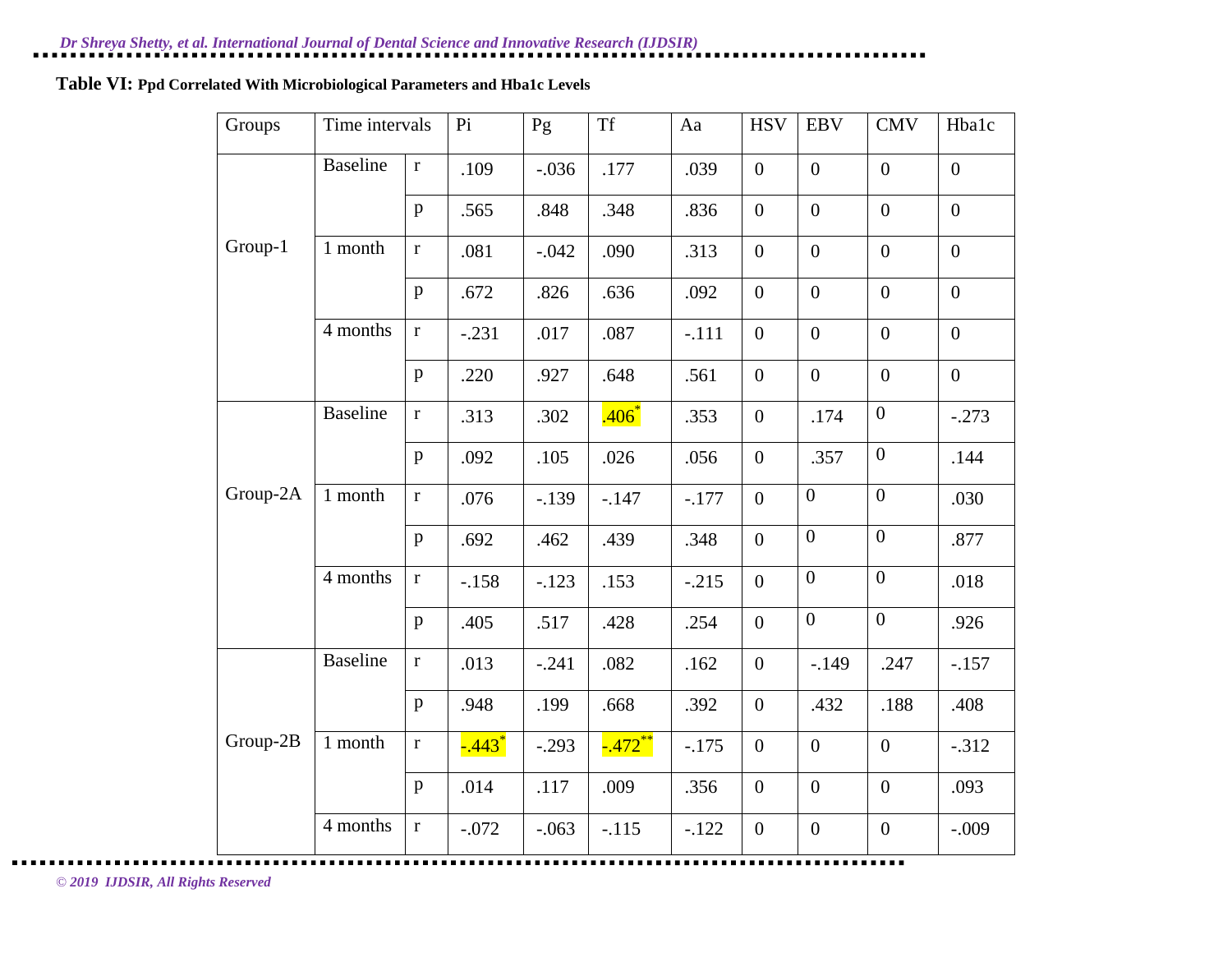|            |                 | p            | .705    | .739 | .543    | .521    | $\mathbf{0}$   | $\overline{0}$ | $\overline{0}$   | .964       |
|------------|-----------------|--------------|---------|------|---------|---------|----------------|----------------|------------------|------------|
|            | <b>Baseline</b> | $\mathbf r$  | .134    | .015 | $-.060$ | $-.315$ | $\overline{0}$ | $\overline{0}$ | $\boldsymbol{0}$ | .344       |
|            |                 | p            | .482    | .937 | .755    | .090    | $\overline{0}$ | $\overline{0}$ | $\overline{0}$   | .063       |
| $Group-2C$ | month<br>1      | $\mathbf{r}$ | .211    | .104 | $-.040$ | .303    | $\mathbf{0}$   | $\overline{0}$ | $\overline{0}$   | $.394^{*}$ |
|            |                 | $\mathbf{p}$ | .263    | .586 | .833    | .103    | $\overline{0}$ | $\overline{0}$ | $\overline{0}$   | .031       |
|            | 4 months        | $\mathbf{r}$ | $-.099$ | .037 | .090    | .123    | $\overline{0}$ | $\overline{0}$ | $\theta$         | $.528***$  |
|            |                 | p            | .605    | .848 | .636    | .518    | $\mathbf{0}$   | $\overline{0}$ | $\boldsymbol{0}$ | .003       |

**Table VII : Ral Correlated With Microbiological Parameters And Hba1c Levels**

| Groups       | Time intervals  |              | Pi      | Pg      | <b>Tf</b> | Aa      | <b>HSV</b>       | <b>EBV</b>     | <b>CMV</b>       | Hbalc          |
|--------------|-----------------|--------------|---------|---------|-----------|---------|------------------|----------------|------------------|----------------|
|              | <b>Baseline</b> | $\bf r$      | .170    | $-.075$ | $-.063$   | $-.122$ | $\boldsymbol{0}$ | $\overline{0}$ | $\overline{0}$   | $\overline{0}$ |
|              |                 | $\mathbf{p}$ | .368    | .692    | .740      | .519    | $\overline{0}$   | $\overline{0}$ | $\overline{0}$   | $\overline{0}$ |
| Group-1      | 1 month         | $\mathbf r$  | .064    | .053    | .208      | .100    | $\boldsymbol{0}$ | $\overline{0}$ | $\overline{0}$   | $\overline{0}$ |
|              |                 | $\mathbf{p}$ | .736    | .781    | .271      | .600    | $\boldsymbol{0}$ | $\overline{0}$ | $\overline{0}$   | $\overline{0}$ |
|              | 4 months        | $\mathbf r$  | $-.157$ | $-.063$ | .389      | .001    | $\mathbf{0}$     | $\overline{0}$ | $\overline{0}$   | $\overline{0}$ |
|              |                 | $\mathbf{p}$ | .408    | .741    | .034      | .995    | $\overline{0}$   | $\overline{0}$ | $\overline{0}$   | $\overline{0}$ |
|              | <b>Baseline</b> | $\bf r$      | .182    | .155    | .266      | .240    | .041             | $\overline{0}$ | $\overline{0}$   | .256           |
|              |                 | $\mathbf{p}$ | .337    | .415    | .155      | .201    | .829             | $\overline{0}$ | $\overline{0}$   | .173           |
| Group-<br>2A | 1 month         | $\bf r$      | $-.044$ | $-.027$ | .020      | .061    | $\mathbf{0}$     | $\overline{0}$ | $\overline{0}$   | .098           |
|              |                 | $\mathbf{p}$ | .817    | .887    | .915      | .749    | $\mathbf{0}$     | $\overline{0}$ | $\boldsymbol{0}$ | .605           |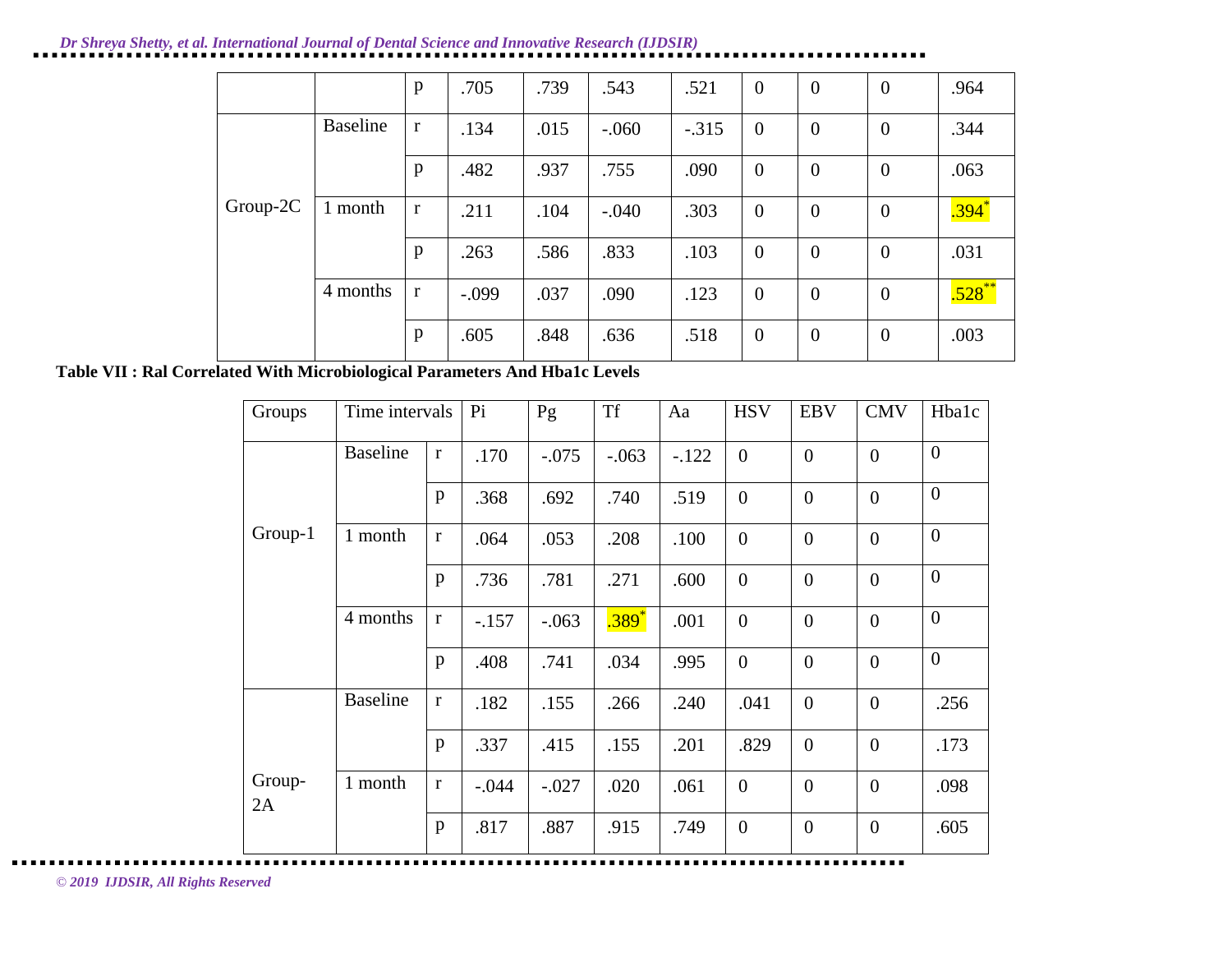|              | 4 months        | $\mathbf{r}$ | $-.218$ | .207    | .257     | $-.158$             | $\overline{0}$   | $\overline{0}$   | $\overline{0}$   | .059     |
|--------------|-----------------|--------------|---------|---------|----------|---------------------|------------------|------------------|------------------|----------|
|              |                 | p            | .247    | .273    | .179     | .404                | $\overline{0}$   | $\mathbf{0}$     | $\overline{0}$   | .759     |
|              | <b>Baseline</b> | $\mathbf r$  | .034    | $-.142$ | .084     | .116                | $-.010$          | .153             | $\overline{0}$   | $-0.319$ |
|              |                 | $\mathbf{p}$ | .858    | .454    | .658     | .542                | .957             | .418             | $\overline{0}$   | .085     |
| Group-<br>2B | 1 month         | $\mathbf r$  | $-.266$ | $-.057$ | $-.229$  | $-.095$             | $\boldsymbol{0}$ | $\boldsymbol{0}$ | $\boldsymbol{0}$ | $-.280$  |
|              |                 | p            | .155    | .765    | .224     | .617                | $\overline{0}$   | $\mathbf{0}$     | $\overline{0}$   | .135     |
|              | 4 months        | $\mathbf r$  | .097    | .113    | .143     | .164                | $\overline{0}$   | $\mathbf{0}$     | $\overline{0}$   | $-.081$  |
|              |                 | $\mathbf{p}$ | .609    | .552    | .450     | .388                | $\boldsymbol{0}$ | $\boldsymbol{0}$ | $\overline{0}$   | .670     |
|              | <b>Baseline</b> | $\mathbf r$  | .003    | .071    | $.380^*$ | .237                | $\boldsymbol{0}$ | $\mathbf{0}$     | $\overline{0}$   | .002     |
|              |                 | p            | .988    | .711    | .039     | .207                | $\overline{0}$   | $\overline{0}$   | $\overline{0}$   | .991     |
| Group-<br>2C | 1 month         | $\mathbf r$  | $-.052$ | .263    | .048     | .209                | $\overline{0}$   | $\overline{0}$   | $\overline{0}$   | .131     |
|              |                 | p            | .785    | .160    | .801     | .267                | $\mathbf{0}$     | $\boldsymbol{0}$ | $\overline{0}$   | .490     |
|              | 4 months        | $\mathbf r$  | $-.009$ | .060    | $-.189$  | $.435$ <sup>*</sup> | $\overline{0}$   | $\boldsymbol{0}$ | $\boldsymbol{0}$ | .063     |
|              |                 | p            | .961    | .753    | .316     | .016                | $\boldsymbol{0}$ | $\boldsymbol{0}$ | $\boldsymbol{0}$ | .743     |

 $\blacksquare$